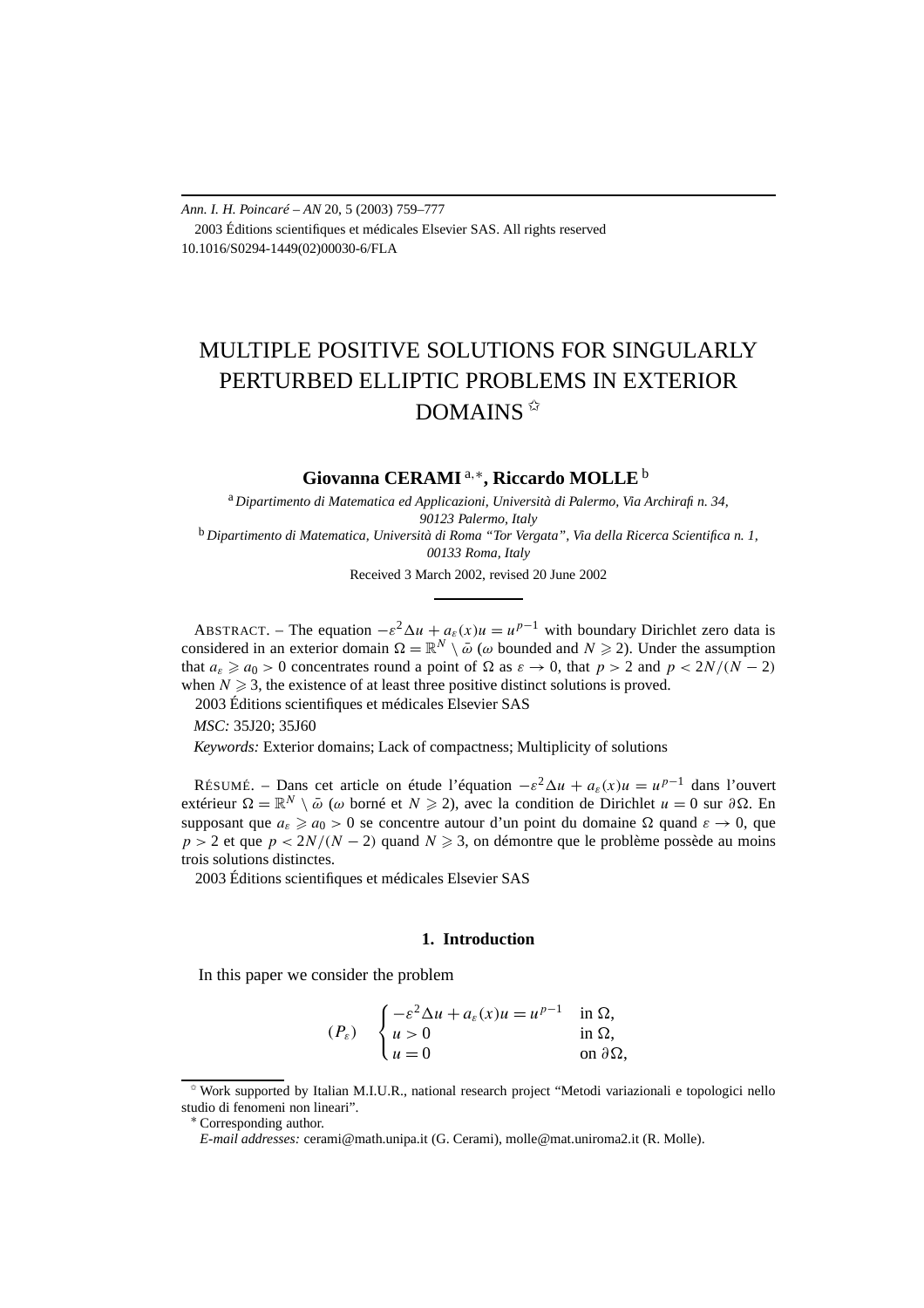where  $\Omega = \mathbb{R}^N \setminus \bar{\omega}$ ,  $\omega$  being a nonempty, bounded domain having smooth boundary  $\partial \omega = \partial \Omega, N \geq 2, \varepsilon \in \mathbb{R}^+ \setminus \{0\}, p > 2$  and  $p < 2N/(N-2)$  when  $N \geq 3$ .  $a_{\varepsilon}$  is a given nonnegative function that, as  $\varepsilon \to 0$ , concentrates round a point  $x_0 \in \Omega$ , namely  $a_{\varepsilon}$  has the form

$$
a_{\varepsilon}(x) = a_0 + \alpha \left(\frac{x - x_0}{\varepsilon}\right) \tag{1.1}
$$

and satisfies

$$
(A_1) \quad a_0 \in \mathbb{R}^+ \setminus \{0\}, \ x_0 \in \Omega, \ \alpha(x) \ge 0, \ \alpha \in L^{N/2}(\mathbb{R}^N), \ |\alpha|_{L^{N/2}(\mathbb{R}^N)} \ne 0, (A_2) \quad \int_{\mathbb{R}^N} \alpha(x) e^{2|x|} (1 + |x|^{\frac{N-1}{2}\sigma}) dx < \infty \quad \text{for some } \sigma \in (1, 2].
$$

Problem  $(P_{\varepsilon})$  has a variational structure: the solutions of  $(P_{\varepsilon})$  can be characterized as the nonnegative functions that are critical points of the functional  $\mathcal{I}_{\varepsilon}: H_0^1(\Omega) \to \mathbb{R}$ 

$$
\mathcal{I}_{\varepsilon}(u) = \int_{\Omega} \left( \varepsilon^2 |\nabla u|^2 + a_{\varepsilon}(x) u^2 \right) dx
$$

constrained to lie on the manifold

$$
\mathcal{M} = \{ u \in H_0^1(\Omega) \mid |u|_{L^p(\Omega)} = 1 \}.
$$

However, it is well known that the unboundedness of the domain gives rise to a lack of compactness, not allowing a straight application of the usual variational techniques. In particular  $(P_{\varepsilon})$  cannot be solved by minimization, in fact (see Section 2), the infimum of  $\mathcal{I}_{\varepsilon}$  on M is not achieved, moreover the functional  $\mathcal{I}_{\varepsilon}$  does not satisfy the Palais-Smale condition in every energy level (see [1] and [3] for a careful analysis of the compactness question). The study of  $(P_{\varepsilon})$  needs subtle tools as the minimax theory together with topological arguments.

In recent years problems like  $(P_{\varepsilon})$  have been object of several researches, here we only recall that, without any symmetry assumption on  $\omega$ , the existence of one solution for  $(P_{\varepsilon})$ has been proved, first, in [3], in the case  $a_{\varepsilon}(x) \equiv a_0$ , then in [1], under more general assumptions; multiplicity results have been obtained, when  $a_{\varepsilon}(x) \equiv a_0$ , in domains having several holes [7,8,11,15] relating the number of solutions of  $(P_{\varepsilon})$  to the metric and/or topological properties of  $\Omega$ . We also remark that, for equations in  $\mathbb{R}^N$  having nonconstant, nonsymmetric coefficients, the existence of one positive solution has been stated in [2,4], while multiple solutions have been found in [13].

In this work, motivated by former results, [6,9], that emphasize the role that a concentrating potential  $a_{\varepsilon}$  can play in obtaining multiplicity of solutions for problems like  $(P_{\varepsilon})$  in bounded domains, we investigate the effect of such a potential when  $\Omega$  is an unbounded exterior domain.

The result we obtain is stated in the following

THEOREM 1.1. – Let  $a_{\varepsilon}$  be as in (1.1) and let the assumptions (A<sub>1</sub>) and (A<sub>2</sub>) be *satisfied. Then there exists*  $\bar{\varepsilon} > 0$  *such that for every*  $\varepsilon \in (0, \bar{\varepsilon})$  *Problem*  $(P_{\varepsilon})$  *has at least three distinct solutions u*<sup>1</sup>*,ε, u*<sup>2</sup>*,ε, u*<sup>3</sup>*,ε. Moreover*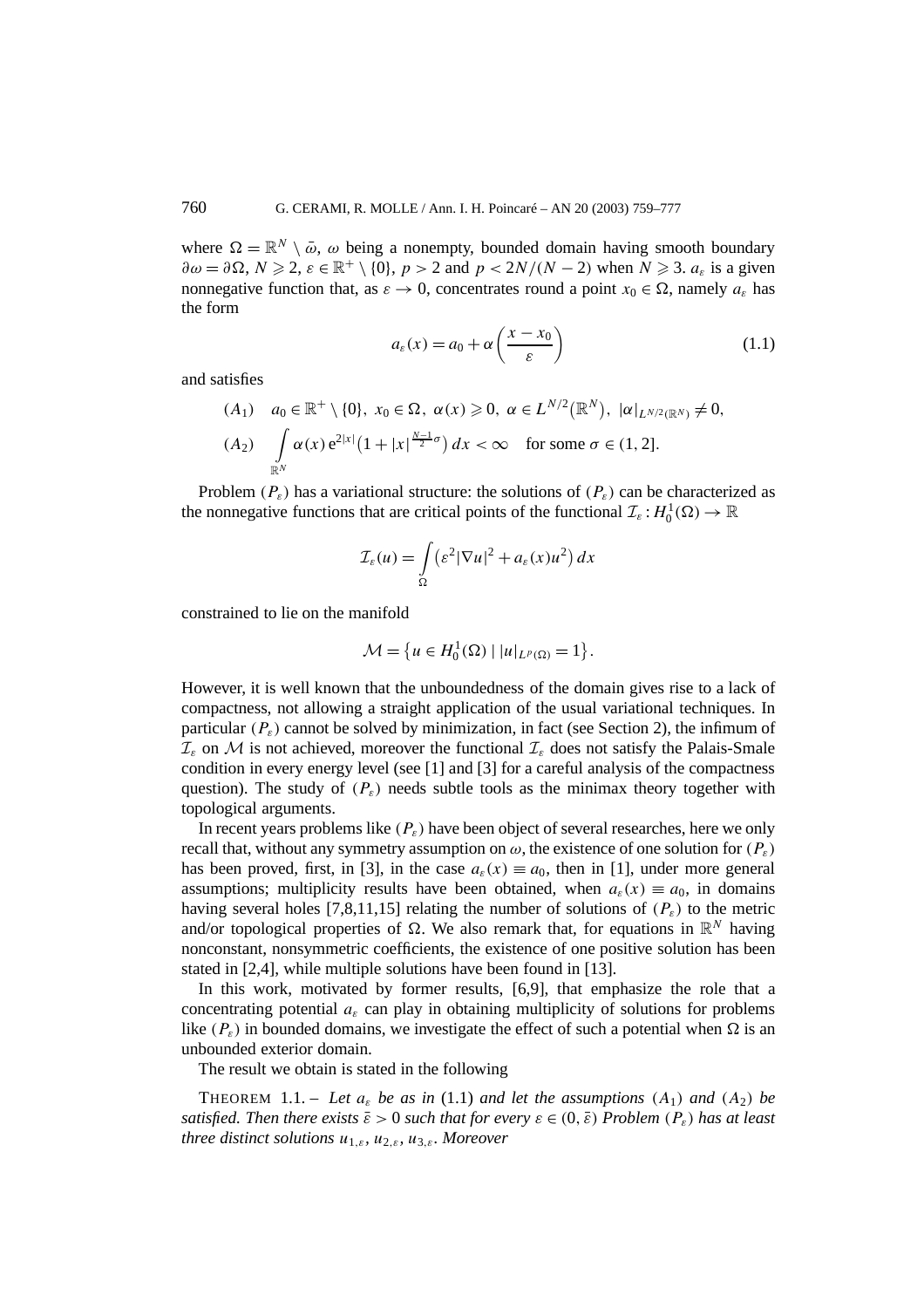G. CERAMI, R. MOLLE / Ann. I. H. Poincaré – AN 20 (2003) 759–777 761

$$
\lim_{\varepsilon \to 0} \frac{1}{\varepsilon^{N(1-2/p)}} \mathcal{I}_{\varepsilon} \left( \frac{u_{1,\varepsilon}}{|u_{1,\varepsilon}|_{L^p(\Omega)}} \right) = m,
$$
\n(1.2)

$$
\lim_{\varepsilon \to 0} \frac{1}{\varepsilon^{N(1-2/p)}} \mathcal{I}_{\varepsilon} \left( \frac{u_{2,\varepsilon}}{|u_{2,\varepsilon}|_{L^p(\Omega)}} \right) \in (m, 2^{1-2/p} m), \tag{1.3}
$$

$$
\lim_{\varepsilon \to 0} \frac{1}{\varepsilon^{N(1-2/p)}} \mathcal{I}_{\varepsilon} \left( \frac{u_{3,\varepsilon}}{|u_{3,\varepsilon}|_{L^p(\Omega)}} \right) = 2^{1-2/p} m,
$$
\n(1.4)

*where*

$$
m = \inf \bigg\{ \int_{\mathbb{R}^N} \left[ |\nabla u|^2 + a_0 u^2 \right] dx \ \bigg| \ u \in H^1(\mathbb{R}^N), \ |u|_{L^p(\mathbb{R}^N)} = 1 \bigg\}.
$$

We remark that the above theorem gives the existence of at least three solutions whatever  $\Omega$  is, even the complement of a convex domain.

It is worth observing, also, that the asymptotic energy estimates give some information about the shape of the solutions. Indeed  $u_{1,\varepsilon}$  is a "single peak" solution, that is a function that, suitably translated and scaled, tends, as  $\varepsilon \to 0$ , to a solution of the limit problem

$$
(P_{\infty}) \quad \begin{cases} -\Delta u + a_0 u = u^{p-1} & \text{in } \mathbb{R}^N, \\ u > 0 & \text{in } \mathbb{R}^N, \\ u(x) \to 0 & \text{as } |x| \to \infty, \end{cases}
$$

and, on the other hand, *u*<sup>3</sup>*,ε* must be a "two-peaks" solution, in fact its energy, suitably scaled, tends to the energy of a pairs of not interacting solutions of  $(P_\infty)$ . About the last solution,  $u_{2,\epsilon}$ , we can guess (but we have not a rigorous proof) that it, suitably scaled in  $x_0$ , as  $\varepsilon \to 0$ , tends to a solution of

$$
(P_{\alpha}) \quad \begin{cases} -\Delta u + (a_0 + \alpha(x))u = u^{p-1} & \text{in } \mathbb{R}^N, \\ u > 0 & \text{in } \mathbb{R}^N, \\ u(x) \to 0 & \text{as } |x| \to \infty \end{cases}
$$

whose shape depends on  $\alpha$  (see [13]).

Finally, we point out that we can look at problem  $(P_{\varepsilon})$  in a "dual" way: an equation not depending on  $\varepsilon$ , considered in an exterior domain whose complement, as  $\varepsilon \to 0$ , widens and becomes far and far from the relevant part (in the sense of  $L^{N/2}(\mathbb{R}^N)$ ) of  $\alpha$ .

Actually, considering, for instance  $\Omega_{\varepsilon,x_0} = \{x \in \mathbb{R}^N \mid \varepsilon x + x_0 \in \Omega\}$  an easy scale change shows that to any solution of  $(P_{\varepsilon})$  there corresponds, in a one to one way, a solution of

$$
\begin{cases}\n-\Delta u + (a_0 + \alpha(x))u = u^{p-1} & \text{in } \Omega_{\varepsilon, x_0}, \\
u > 0 & \text{in } \Omega_{\varepsilon, x_0}, \\
u = 0 & \text{on } \partial \Omega_{\varepsilon, x_0}.\n\end{cases}
$$

Thus the conclusion of Theorem 1.1 can be expressed equivalently as follows:

THEOREM 1.2. – *Let*  $a_0$  *and*  $\alpha$  *satisfy*  $(A_1)$  *and*  $(A_2)$ *. Let*  $\Omega_n \subset \mathbb{R}^N$  *be a sequence of exterior domains such that for some*  $y_n \in \mathbb{R}^N$  *and*  $r_n \to \infty$ 

$$
B(y_n,r_n)\subset\mathbb{R}^N\setminus\Omega_n,\qquad B(x_0,r_n)\subset\Omega_n.
$$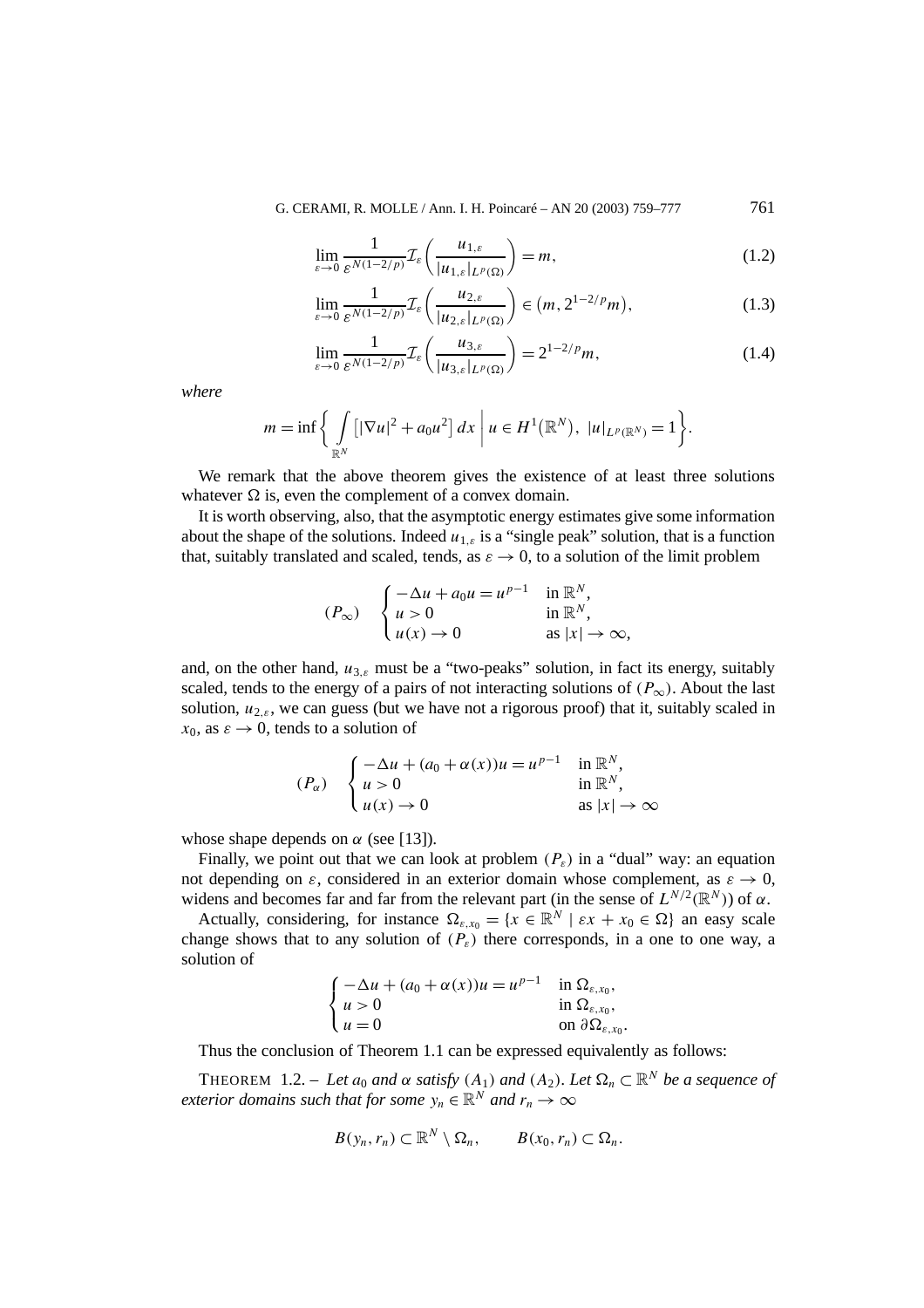*Then there exists*  $\bar{n} \in \mathbb{N}$  *such that for all*  $n > \bar{n}$  *the equation*  $-\Delta u + (a_0 + \alpha(x))u =$ *u*<sup>*p*−1</sup> *with zero Dirichlet boundary data in*  $Ω$ <sub>*n</sub></sub> has at least three positive solutions,*  $\bar{u}_{1,n}$ *,</sub>*  $\bar{u}_{2n}$ ,  $\bar{u}_{3n}$ *. Moreover* 

$$
\lim_{n \to +\infty} \frac{\int_{\Omega_n} (|\nabla \bar{u}_{1,n}(x)|^2 + (a_0 + \alpha(x))\bar{u}_{1,n}^2(x)) dx}{|\bar{u}_{1,n}|_{L^p(\Omega_n)}^2} = m,
$$
\n
$$
\lim_{n \to +\infty} \frac{\int_{\Omega_n} (|\nabla \bar{u}_{2,n}(x)|^2 + (a_0 + \alpha(x))\bar{u}_{2,n}^2(x)) dx}{|\bar{u}_{2,n}|_{L^p(\Omega_n)}^2} \in (m, 2^{1-2/p}m),
$$
\n
$$
\lim_{n \to +\infty} \frac{\int_{\Omega_n} (|\nabla \bar{u}_{3,n}(x)|^2 + (a_0 + \alpha(x))\bar{u}_{3,n}^2(x)) dx}{|\bar{u}_{3,n}|_{L^p(\Omega_n)}^2} = 2^{1-2/p}m.
$$

The paper is organized as follows: Section 2 is devoted to introducing some notations and recalling some known results and useful relations; in Section 3 some useful tools are introduced and some basic asymptotic estimates are proved, Section 4 contains the proof of Theorem 1.1. Arguing as in proving Theorem 1.1, it is a simple matter to get the proof of Theorem 1.2.

# **2. Notations, known facts and useful remarks**

Throughout the paper we make use of the following notations.

- $L^p(\mathcal{D}), 1 \leq p < +\infty, \mathcal{D} \subseteq \mathbb{R}^N$ , denotes a Lebesgue space; the norm in  $L^p(\mathcal{D})$  is denoted by  $|\cdot|_{p,\mathcal{D}}$ .
- $H_0^1(\mathcal{D})$ ,  $\mathcal{D} \subset \mathbb{R}^N$  and  $H^1(\mathbb{R}^N)$  denote the Sobolev spaces obtained, respectively, as closure of  $C_0^{\infty}(\mathcal{D})$  and  $C_0^{\infty}(\mathbb{R}^N)$  with respect to the norms

$$
||u||_{\mathcal{D}} = \left[ \int_{\mathcal{D}} \left( |\nabla u|^2 + a_0 u^2 \right) dx \right]^{1/2}, \qquad ||u||_{\mathbb{R}^N} = \left[ \int_{\mathbb{R}^N} \left( |\nabla u|^2 + a_0 u^2 \right) dx \right]^{1/2}.
$$

- If  $\mathcal{D}_1 \subset \mathcal{D}_2 \subseteq \mathbb{R}^N$  and  $u \in H_0^1(\mathcal{D}_1)$ , we denote also by *u* its extension to  $\mathcal{D}_2$  obtained setting  $u \equiv 0$  outside  $\mathcal{D}_1$ .
- $\mathcal{D}_{\varepsilon}$  denotes the subset of  $\mathbb{R}^N$  {*y*  $\in \mathbb{R}^N \mid \varepsilon y \in \mathcal{D}$ },  $\mathcal{D} \subset \mathbb{R}^N$ .
- $B(y, \rho)$  denotes the open ball, of  $\mathbb{R}^N$ , having radius  $\rho$  and centered at *y*.

In what follows, without any loss of generality, *we assume*  $a_0 = 1$  *and*  $x_0 = 0$ . Setting

$$
u_{\varepsilon}(x) = \varepsilon^{N/p} u(\varepsilon x)
$$

an easy computation shows that for every  $u \in H_0^1(\Omega)$   $u_\varepsilon \in H_0^1(\Omega_\varepsilon)$ ,  $u \in \mathcal{M}$  if and only if  $|u_{\varepsilon}|_{p,\Omega_{\varepsilon}} = 1$  and

$$
\mathcal{I}_{\varepsilon}(u) = \int_{\Omega} \left[ \varepsilon^2 |\nabla u|^2 + \left( 1 + \alpha \left( \frac{x}{\varepsilon} \right) \right) u^2 \right] dx
$$
  
=  $\varepsilon^{(1-2/p)N} \int_{\Omega_{\varepsilon}} \left[ |\nabla u_{\varepsilon}|^2 + (1 + \alpha(x)) u_{\varepsilon}^2 \right] dx.$  (2.1)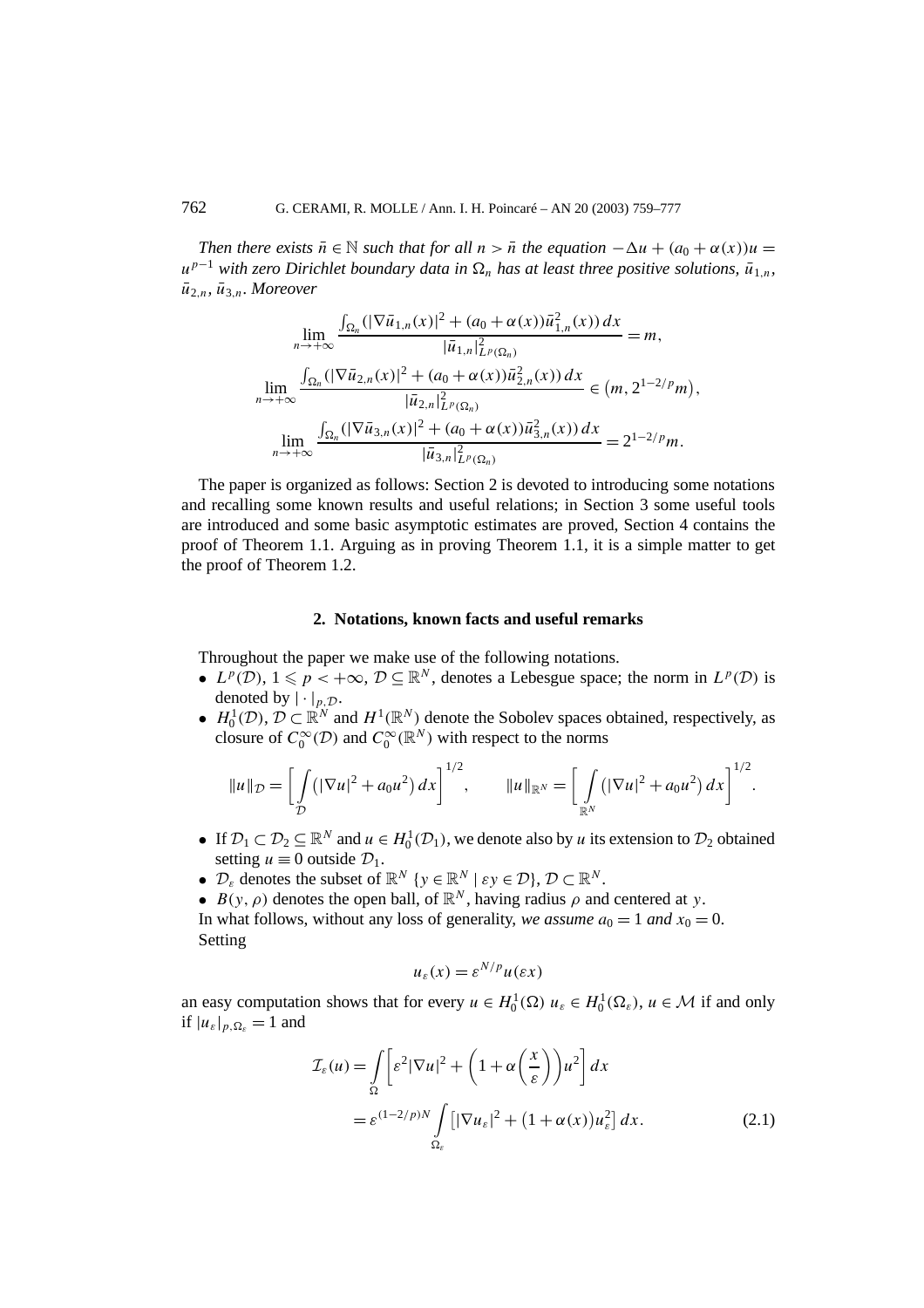Thus looking for critical points of  $\mathcal{I}_{\varepsilon}$  on M is equivalent to searching for critical points of the "rescaled" energy functional

$$
E_{\varepsilon}(u) = \int\limits_{\Omega_{\varepsilon}} \left[ |\nabla u|^2 + (1 + \alpha(x))u^2 \right] dx
$$

on the manifold

$$
M_{\varepsilon} = \{ u \in H_0^1(\Omega_{\varepsilon}) \mid |u|_{p,\Omega_{\varepsilon}} = 1 \}.
$$

Let us set

$$
m_{\varepsilon} = \inf \{ E_{\varepsilon}(u) \mid u \in M_{\varepsilon} \}
$$
\n<sup>(2.2)</sup>

and

$$
m = \inf \{ \|u\|_{\mathbb{R}^N}^2 \mid u \in H^1(\mathbb{R}^N), \ |u|_{p, \mathbb{R}^N} = 1 \}.
$$
 (2.3)

*The infimum in* (2.3) *is achieved* (*see* [16] *or* [5]) *by a positive function w, that is unique modulo translations* (*see* [12]) *and radially symmetric about the origin, decreasing when the radial co-ordinate increases and such that*

$$
\lim_{|x| \to +\infty} |D^j w(x)| |x|^{\frac{N-1}{2}} e^{|x|} = d_j > 0, \quad d_j \in \mathbb{R}, \ j = 0, 1
$$
 (2.4)

(*see* [5] *and* [10]).

On the contrary we have

PROPOSITION 2.1. – Let  $\alpha$  *satisfy*  $(A_1)$ *. Then* 

$$
m_{\varepsilon} = m \tag{2.5}
$$

*and the minimization problem* (2.2) *has no solution.*

*Proof.* – Since we may consider  $H_0^1(\Omega_\varepsilon)$  as a subspace of  $H^1(\mathbb{R}^N)$ ,

$$
m_{\varepsilon}\geqslant m.
$$

To prove that the equality holds, we consider the sequence

$$
w_{\varepsilon, y_n}(x) := \frac{\phi_{\varepsilon}(x)w(x - y_n)}{|\phi_{\varepsilon}(x)w(x - y_n)|_{p, \Omega_{\varepsilon}}}
$$
(2.6)

where  $y_n \in \Omega_{\varepsilon}$ ,  $\lim_{n \to +\infty} |y_n| = +\infty$ , *w* is the function realizing (2.3) and  $\phi_{\varepsilon}(x) =$  $\phi(\varepsilon x)$  with  $\phi: \mathbb{R}^N \to [0, 1]$  a  $C^\infty$ -function such that:  $\phi(x) = 0$  if  $x \in \omega, 0 \le \phi(x) \le 1$ , supp $(1 - \phi)$  is compact, and we show that

$$
\lim_{n \to +\infty} E_{\varepsilon}(w_{\varepsilon, y_n}) = m. \tag{2.7}
$$

Indeed, using (2.4) it is not difficult to show that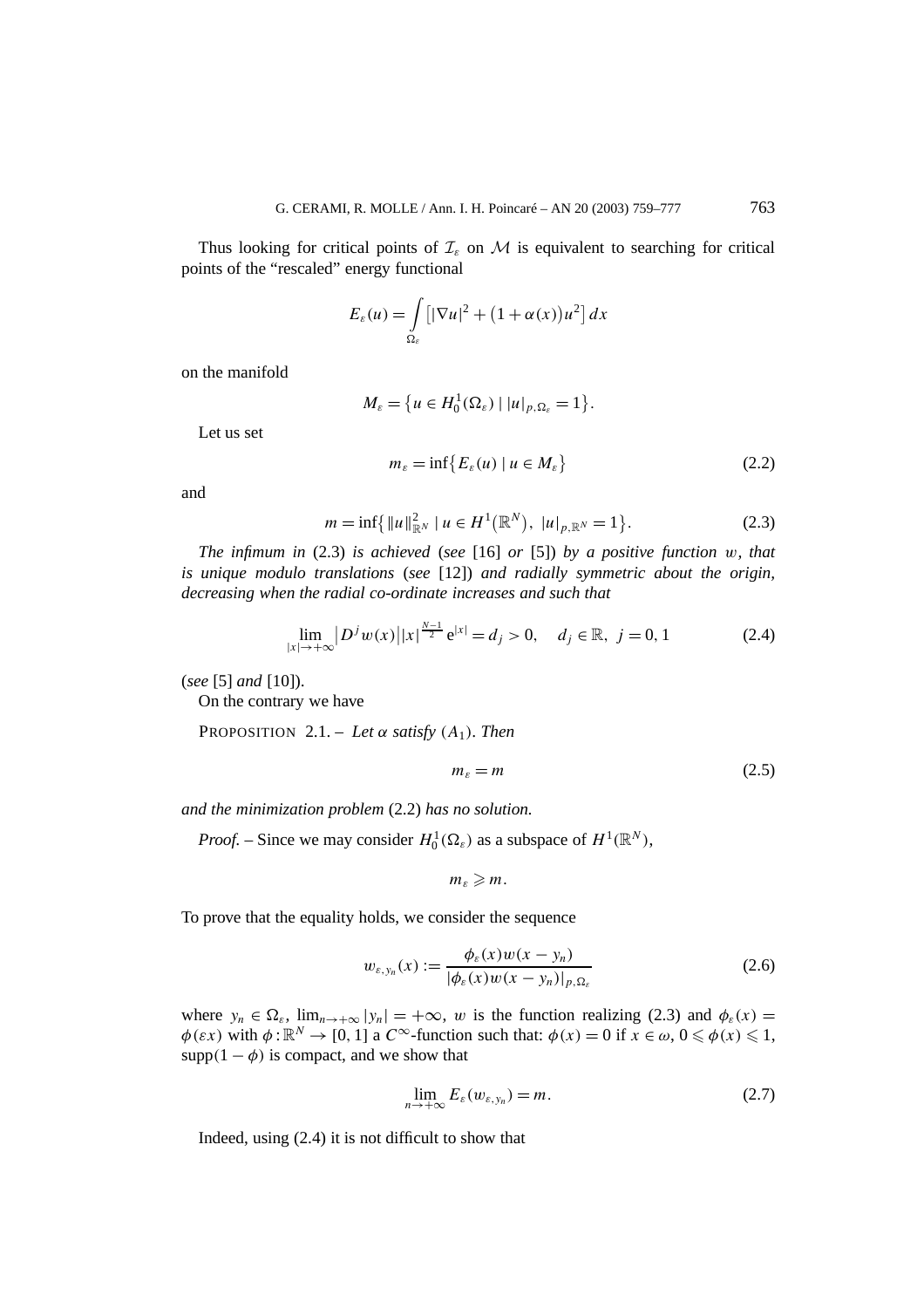764 G. CERAMI, R. MOLLE / Ann. I. H. Poincaré – AN 20 (2003) 759–777

$$
|\phi_{\varepsilon}(x)w(x - y_n) - w(x - y_n)|_{p, \mathbb{R}^N} = o(1/|y_n|),
$$
\n(2.8)

$$
\|\phi_{\varepsilon}(x)w(x - y_n) - w(x - y_n)\|_{\mathbb{R}^N} = o(1/|y_n|). \tag{2.9}
$$

On the other hand, for every fixed  $\eta > 0$ , we can find  $\rho = \rho(\eta) > 0$  so that

$$
\left|\phi_{\varepsilon}(x)w(x-y_n)\right|_{\frac{2N}{N-2},\Omega_{\varepsilon}\setminus B(y_n,\rho)}<\eta
$$

and

$$
|\alpha|_{N/2,B(y_n,\rho)}<\eta,
$$

if *n* is large enough; hence

$$
\int_{\Omega_{\varepsilon}} \alpha(x) \left[ \phi_{\varepsilon}(x) w(x - y_n) \right]^2 dx
$$
\n  
\n
$$
= \int_{B(y_n, \rho)} \alpha(x) \left[ \phi_{\varepsilon}(x) w(x - y_n) \right]^2 dx + \int_{\Omega_{\varepsilon} \setminus B(y_n, \rho)} \alpha(x) \left[ \phi_{\varepsilon}(x) w(x - y_n) \right]^2 dx
$$
\n  
\n
$$
\leq \eta \left| \phi_{\varepsilon}(x) w(x - y_n) \right|_{\frac{2N}{N-2}, \mathbb{R}^N} + \eta \left| \alpha \right|_{N/2, \mathbb{R}^N}
$$

from which

$$
\lim_{n \to +\infty} \int_{\Omega_{\varepsilon}} \alpha(x) \left[ \phi_{\varepsilon}(x) w(x - y_n) \right]^2 dx = 0 \tag{2.10}
$$

follows.

Hence (2.8), (2.9) and (2.10) give (2.7).

Let us now assume that the minimization problem (2.2) has a solution  $u^* \geq 0$ . Then

$$
m \leq \|u^*\|_{\mathbb{R}^N}^2 = \|u^*\|_{\Omega_{\varepsilon}}^2 \leq \|u^*\|_{\Omega_{\varepsilon}}^2 + \int_{\Omega_{\varepsilon}} \alpha(x) (u^*(x))^2 dx = m.
$$

Thus we deduce

$$
u^*(x) = w(x - y^*) \quad \text{for some } y^* \in \mathbb{R}^N
$$

and, by  $(A_1)$  and  $w(x) > 0 \forall x \in \mathbb{R}^N$ ,

$$
0 = \int\limits_{\Omega_{\varepsilon}} \alpha(x) (u^*(x))^2 dx = \int\limits_{\Omega_{\varepsilon}} \alpha(x) w^2 (x - y^*) dx > 0,
$$

a contradiction.  $\Box$ 

The functional  $E_{\varepsilon}$  constrained on  $M_{\varepsilon}$  does not verify globally the Palais-Smale condition, however, as proved in [3], the compactness is preserved in some energy range.

LEMMA 2.2. – Let  $(u_n)_n$  be a Palais-Smale sequence for  $E_\varepsilon$  constrained on  $M_\varepsilon$ , i.e.  $u_n \in M_{\varepsilon}$ 

$$
\begin{cases}\n\lim_{n\to\infty} E_{\varepsilon}(u_n) = c, \\
\lim_{n\to\infty} \nabla E_{\varepsilon|M_{\varepsilon}}(u_n) = 0.\n\end{cases}
$$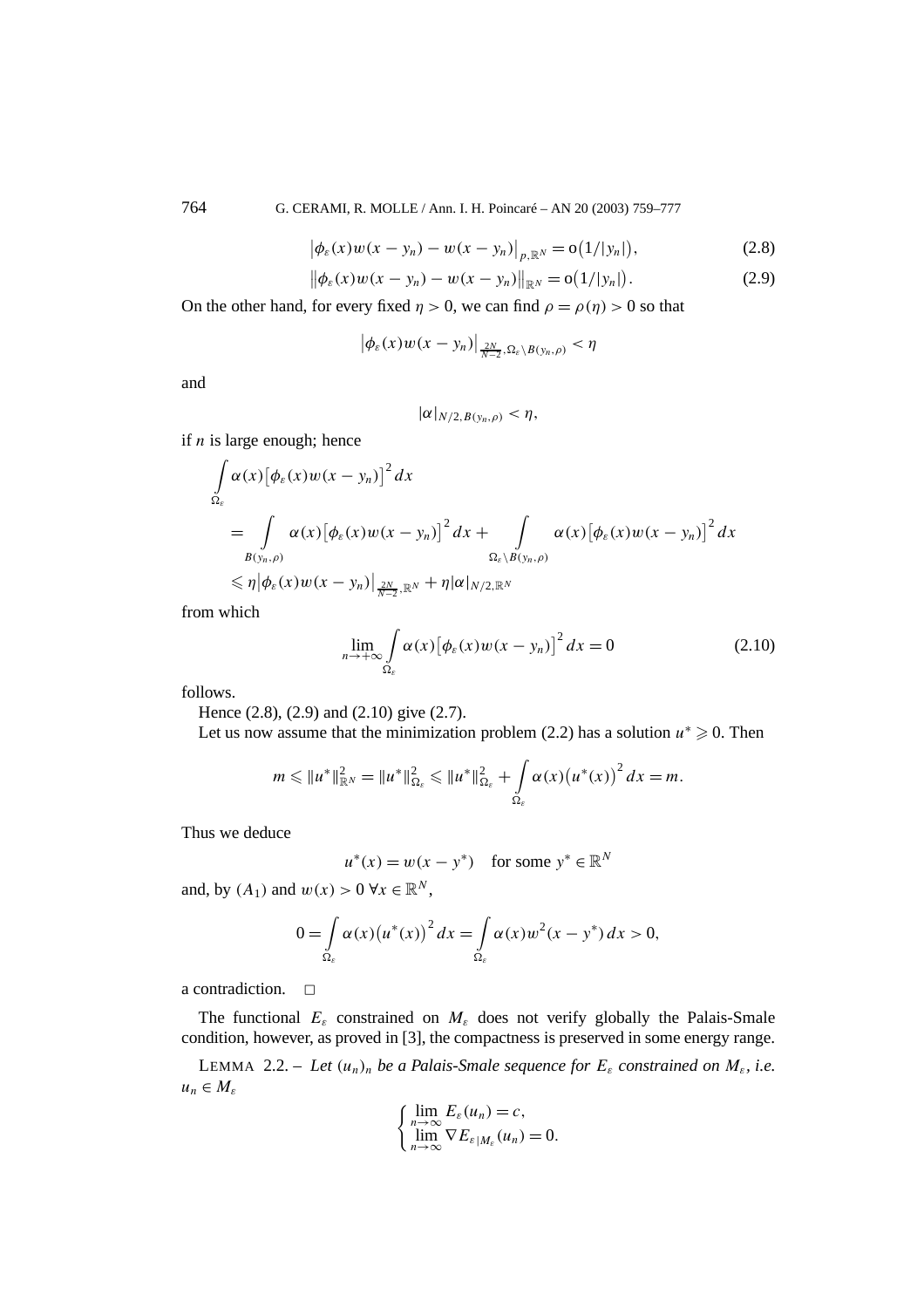*If*  $c \in (m, 2^{1-2/p}m)$  *then*  $(u_n)_n$  *is relatively compact.* 

The following lemma states a lower bound for the energy of a critical point *u* of *Eε* on *Mε* that changes sign; the proof, that can be easily deduced using the definition of *m*, can be found in [7].

LEMMA 2.3. – Let  $u \in H_0^1(\Omega_\varepsilon)$  be such that

$$
|u|_{p,\Omega_{\varepsilon}}=1, \qquad E_{\varepsilon}(u)=c, \qquad \nabla E_{\varepsilon|M_{\varepsilon}}(u)=0.
$$

*Then*  $u^+ \neq 0$  *and*  $u^- \neq 0$  *implies*  $c > 2^{1-2/p}m$ *.* 

This lemma and the maximum principle ensure that critical points of  $E_{\varepsilon}$  on  $M_{\varepsilon}$  in the range  $(m, 2^{1-2/p}m)$  give rise to positive solutions of problem  $(P_s)$ .

### **3. Tools, preliminary remarks, basic estimates**

For what follows we need to introduce some barycenter type function. For  $u \in L^p(\mathbb{R}^N)$  we set

$$
\tilde{u}(x) = \frac{1}{|B(x, 1)|} \int_{B(x, 1)} |u(y)| dy
$$

 $|B(x, 1)|$  being the Lebesgue measure of  $B(x, 1)$ , and

$$
\hat{u}(x) = \left[\tilde{u}(x) - \frac{1}{2} \max_{\mathbb{R}^N} \tilde{u}(x)\right]^+;
$$

we then define  $\beta: L^p(\mathbb{R}^N) \setminus \{0\} \to \mathbb{R}^N$  by

$$
\beta(u) = \frac{1}{|\hat{u}|_{p,\mathbb{R}^N}^p} \int\limits_{\mathbb{R}^N} x \left[\hat{u}(x)\right]^p dx.
$$
\n(3.1)

We remark that *β* is well defined for all  $u \in L^p(\mathbb{R}^N) \setminus \{0\}$ , because  $\hat{u} \neq 0$  and has compact support, moreover  $β$  is continuous.

We define also, for every  $\varepsilon > 0$ , another map  $\beta_{\varepsilon}: L^p(\mathbb{R}^N) \setminus \{0\} \to \mathbb{R}^N$  by

$$
\beta_{\varepsilon}(u) = \frac{1}{|u|_{p,\mathbb{R}^N}^p} \int\limits_{\mathbb{R}^N} \chi(x - \bar{x}_{\varepsilon}) |u(x)|^p dx \tag{3.2}
$$

where  $\bar{x}_{\varepsilon} = \bar{x}/\varepsilon$ ,  $\bar{x}$  *being a fixed point in*  $\omega = \mathbb{R}^N \setminus \overline{\Omega}$  and  $\chi$  is the function

$$
\chi(x) = \frac{x}{1+|x|}.
$$

We remark that  $\beta_{\varepsilon}$  is a continuous map in  $L^p(\mathbb{R}^N) \setminus \{0\}$ ; we observe also that  $\beta_{\varepsilon}(w(x (\bar{x}_{\varepsilon})$ ) = 0.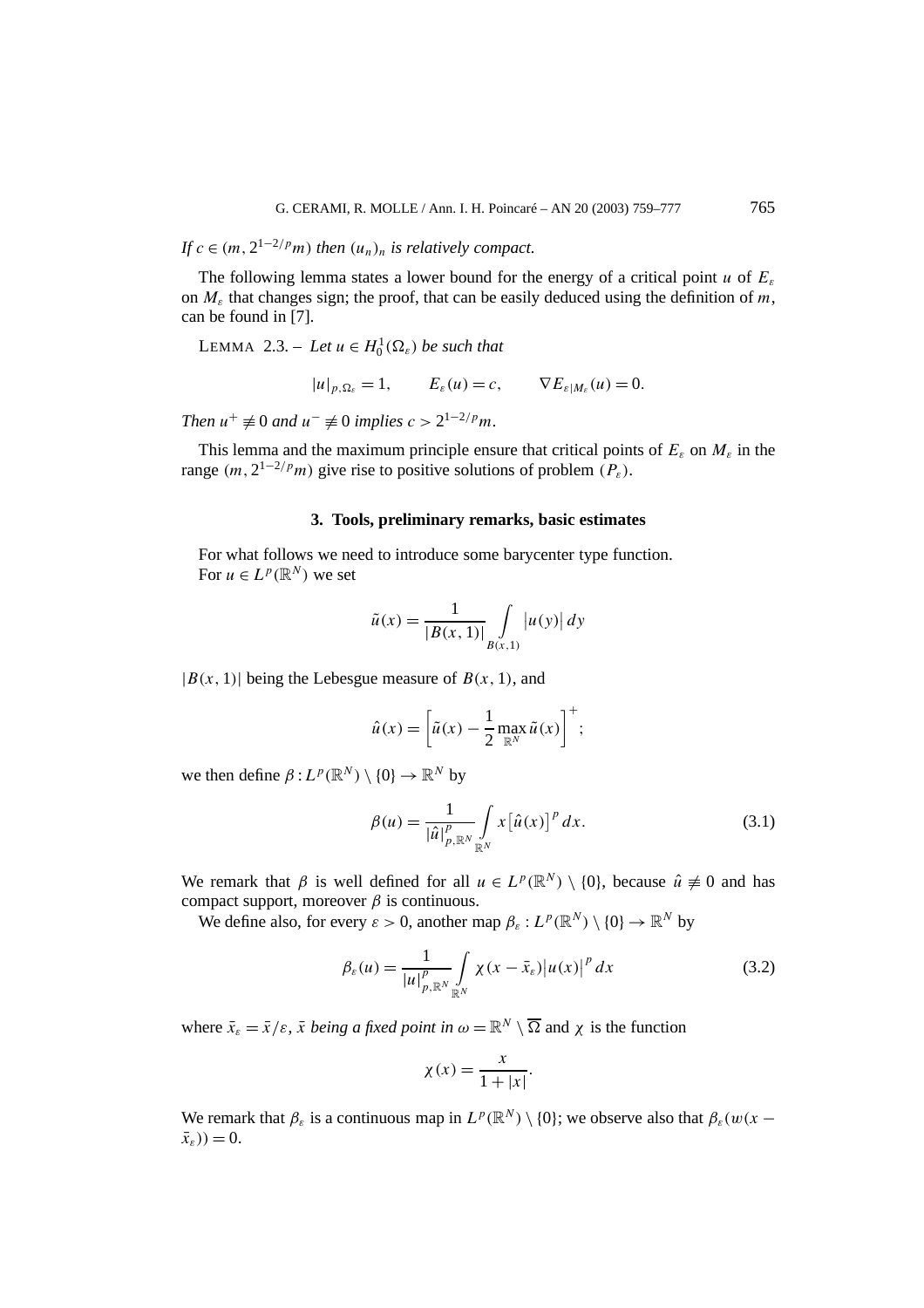We put

$$
\mathcal{B}_0 := \inf \left\{ \int_{\mathbb{R}^N} \left[ |\nabla u|^2 + (1 + \alpha(x))u^2 \right] dx \, \Big| \, u \in H^1(\mathbb{R}^N), \right\}
$$

$$
|u|_{p, \mathbb{R}^N} = 1, \ \beta(u) = 0 \right\} \tag{3.3}
$$

and, for all  $\varepsilon > 0$ , we set

$$
\mathcal{B}_{0,\varepsilon} := \inf \{ E_{\varepsilon}(u) \mid u \in M_{\varepsilon}, \ \beta(u) = 0 \},\tag{3.4}
$$

$$
\mathcal{B}_{\bar{x}_{\varepsilon}} := \inf \{ E_{\varepsilon}(u) \mid u \in M_{\varepsilon}, \ \beta(u) = \bar{x}_{\varepsilon} \},\tag{3.5}
$$

$$
\mathcal{B}_{0,\beta_{\varepsilon}} := \inf \{ E_{\varepsilon}(u) \mid u \in M_{\varepsilon}, \ \beta_{\varepsilon}(u) = 0 \}.
$$
 (3.6)

We denote by  $L_{\varepsilon}$  the segment joining 0 and  $\bar{x}_{\varepsilon}$ , i.e.

$$
L_{\varepsilon} = \big\{ t \bar{x}_{\varepsilon} \mid t \in [0, 1] \big\}
$$

and by

$$
\mathcal{A}_{\varepsilon} := \inf \{ E_{\varepsilon}(u) \mid u \in M_{\varepsilon}, \ \beta(u) \in L_{\varepsilon} \}.
$$
 (3.7)

Fixed a point  $\zeta \in \partial B(0, 1)$  we denote by  $\Sigma = \partial B(\zeta, 2)$  i.e.

$$
\Sigma = \{ z \in \mathbb{R}^N \mid |z - \zeta| = 2 \}. \tag{3.8}
$$

For every  $\varepsilon > 0$  and  $\rho > 0$  we define the operator

$$
\psi_{\varepsilon,\rho} : \Sigma \times [0,1] \to M_{\varepsilon}
$$

by

$$
\psi_{\varepsilon,\rho}[z,t](x) = \frac{\phi_{\varepsilon}(x)[(1-t)w(x-\rho z) + tw(x-\rho \zeta)]}{|\phi_{\varepsilon}(x)[(1-t)w(x-\rho z) + tw(x-\rho \zeta)]|_{p,\Omega_{\varepsilon}}}
$$
(3.9)

where  $\phi_{\varepsilon}$  is the cut-off function introduced in Proposition 2.1 to define the sequence (2.6).

We put for all  $z \in \mathbb{R}^N$ 

$$
w_{\varepsilon,z}(x) = \frac{\phi_{\varepsilon}(x)w(x-z)}{|\phi_{\varepsilon}(x)w(x-z)|_{p,\Omega_{\varepsilon}}}
$$
(3.10)

and we remark that  $\forall z \in \Sigma$ 

$$
\psi_{\varepsilon,\rho}[z,0](x) = w_{\varepsilon,\rho z}(x), \qquad \psi_{\varepsilon,\rho}[z,1](x) = w_{\varepsilon,\rho \zeta}(x).
$$

We consider, also, for every  $\rho > 0$ , the operator

 $\psi_{\rho} : \Sigma \times [0, 1] \to \{ u \in H^{1}(\mathbb{R}^{N}) \mid |u|_{p, \mathbb{R}^{N}} = 1 \}$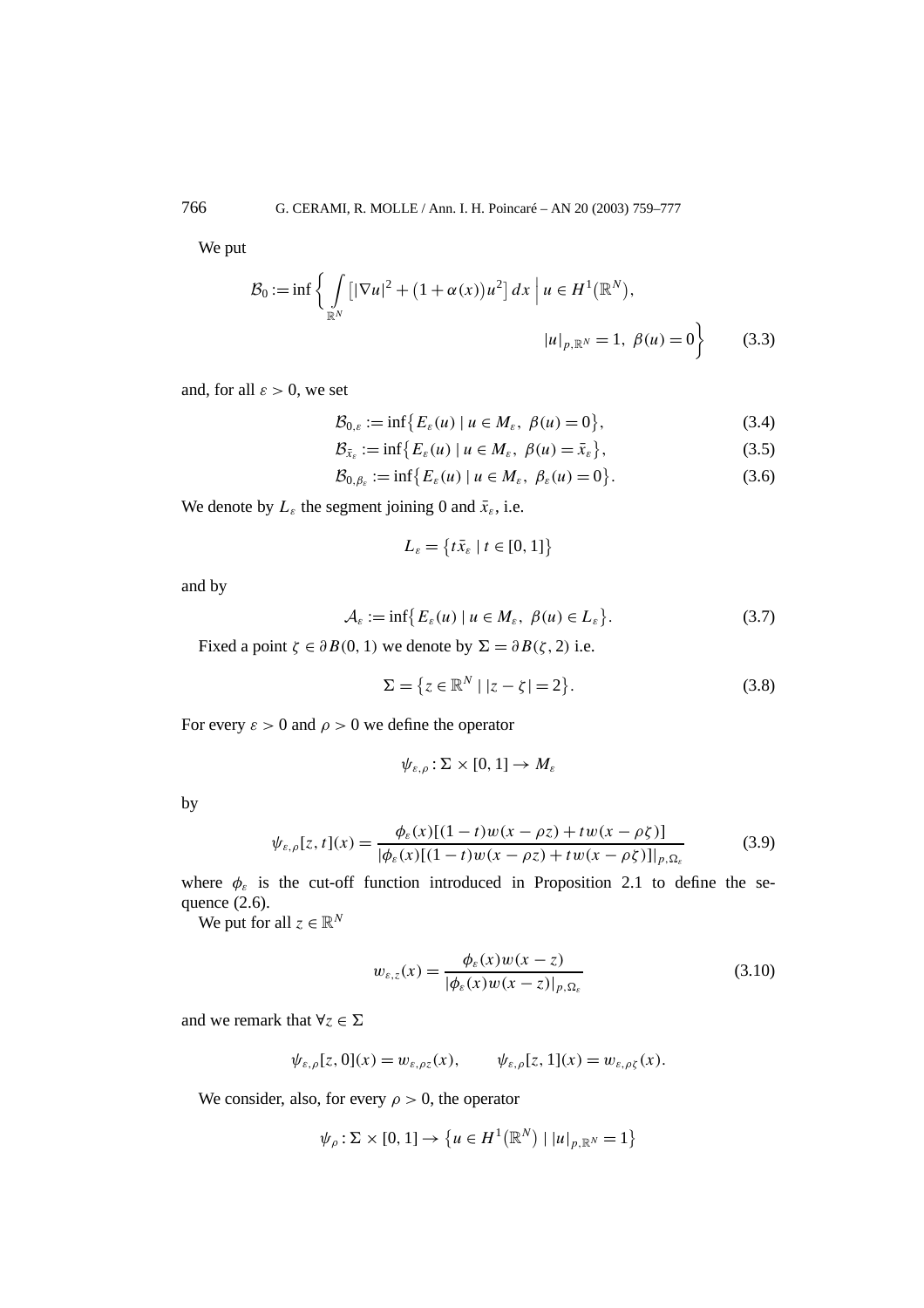defined by

$$
\psi_{\rho}[z,t](x) = \frac{(1-t)w(x-\rho z) + tw(x-\rho \zeta)}{|(1-t)w(x-\rho z) + tw(x-\rho \zeta)|_{p,\mathbb{R}^N}}.\tag{3.11}
$$

PROPOSITION 3.1. – Let  $\alpha$  *satisfy*  $(A_1)$ *. Let*  $B_0$ *,*  $B_{0,\varepsilon}$  *and m as defined, respectively, in* (3.3), (3.4), (2.3)*. Then the relation*

$$
\mathcal{B}_{0,\varepsilon} \geqslant \mathcal{B}_0 > m \tag{3.12}
$$

 $\overline{\phantom{0}}$ 

*holds for all*  $\varepsilon > 0$ *.* 

*Proof.* – Clearly,  $\forall \varepsilon > 0$ ,  $\mathcal{B}_{0,\varepsilon} \geq \mathcal{B}_0$  and  $\mathcal{B}_0 \geq m$ , so, in order to prove (3.12), we have to show that the equality  $B_0 = m$  cannot be true.

Arguing by contradiction, we assume  $B_0 = m$ . Hence a sequence of nonnegative functions  $(u_n)_n$  in  $H^1(\mathbb{R}^N)$  must exist so that

$$
\beta(u_n) = 0 \qquad (a)
$$
  

$$
|u_n|_{p, \mathbb{R}^N} = 1, \int_{\mathbb{R}^N} [|\nabla u_n|^2 + (1 + \alpha(x))u_n^2] dx \to m \text{ (b)}
$$
 (3.13)

Moreover  $(A_1)$ ,  $(2.3)$  and  $(3.13)(b)$  imply  $\lim_{n \to +\infty} ||u_n||_{\mathbb{R}^N}^2 = m$ .

Then, by the uniqueness of the solution of (2.3), a sequence of points  $(z_n)_n$  in  $\mathbb{R}^N$  and a sequence of functions  $(\varphi_n)_n$  in  $H^1(\mathbb{R}^N)$  exist so that, up to a subsequence still denoted by  $(u_n)_n$ ,

$$
u_n(x) = w(x - z_n) + \varphi_n(x), \quad x \in \mathbb{R}^N,
$$
  
\n
$$
\lim_{n \to +\infty} \varphi_n(x) = 0 \quad \text{in } H^1(\mathbb{R}^N) \text{ and in } L^p(\mathbb{R}^N)
$$

and, by the same arguments of Proposition 2.1,  $\lim_{n\to+\infty} |z_n| = +\infty$ .

On the other hand

$$
\lim_{n\to+\infty}\sup_{x\in\mathbb{R}^N}\left|\tilde{u}_n(x+z_n)-\tilde{w}(x)\right|=0,
$$

and, as a consequence,

$$
\big|\beta\big(u_n(x)\big)-\beta\big(w(x-z_n)\big)\big|\to 0 \quad \text{as } n\to+\infty,
$$

that is

$$
\big|\beta\big(u_n(x)\big)-z_n\big|\to 0 \quad \text{as } n\to+\infty,
$$

contradicting  $(3.13)(a)$ .  $\Box$ 

**LEMMA** 3.2. – *Let*  $\Sigma$ *,*  $\psi_{\varepsilon,\rho}$ *,*  $\mathcal{B}_{0,\varepsilon}$  *be as defined, respectively, in* (3.8), (3.9), (3.4)*. Then for every*  $\rho > 0$  *there exists*  $\varepsilon_{\rho} > 0$  *such that for all*  $\varepsilon \in (0, \varepsilon_{\rho})$ 

$$
\mathcal{B}_{0,\varepsilon} \leqslant \max_{\Sigma \times [0,1]} E_{\varepsilon} \big( \psi_{\varepsilon,\rho}[z,t] \big). \tag{3.14}
$$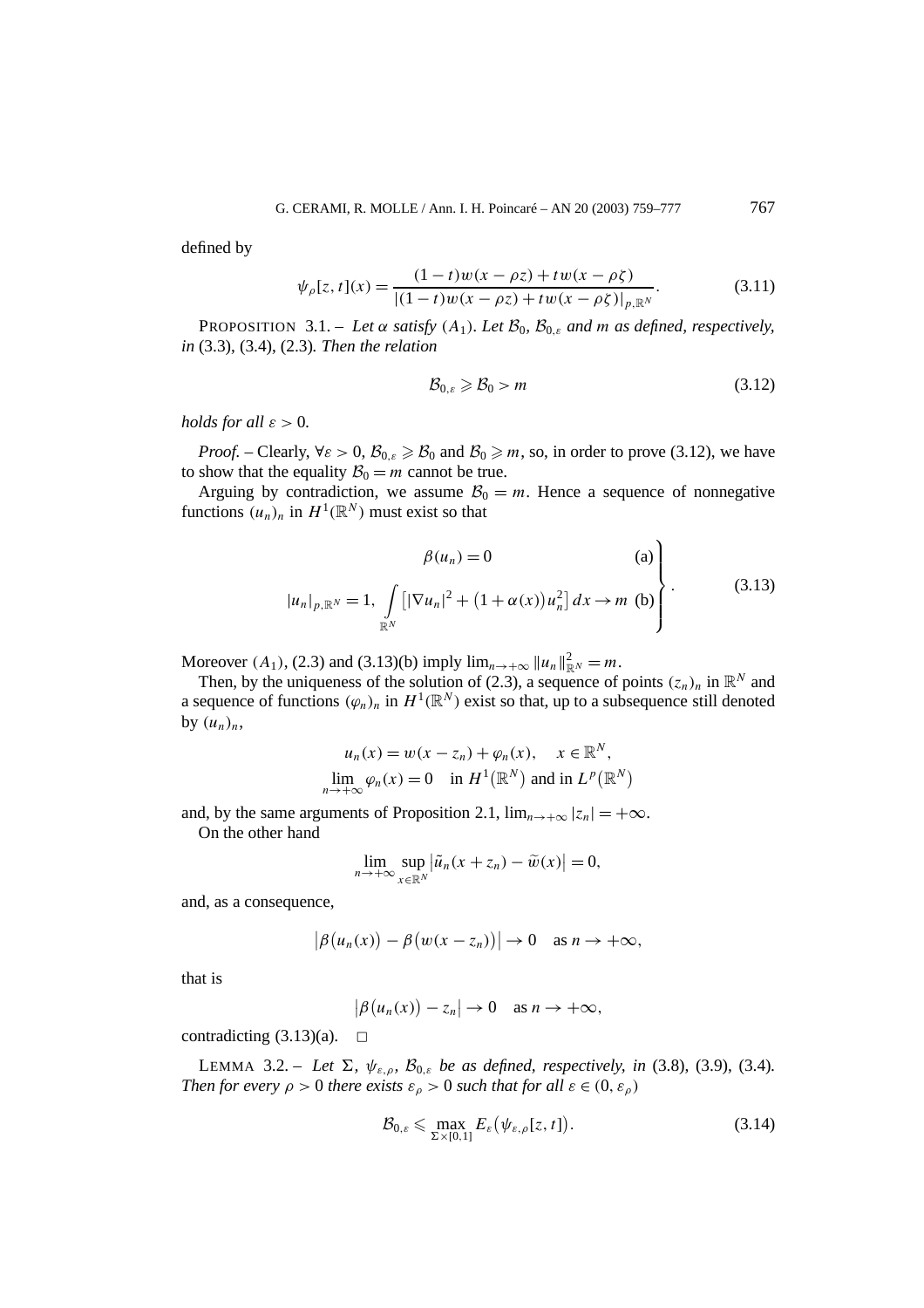*Proof.* – In view of (2.4), of the radial symmetry round 0 of  $w(x)$  and of the fact that  $dist(\bar{\omega}_{\varepsilon}, 0) \rightarrow +\infty$  as  $\varepsilon \rightarrow 0$ , it is not difficult to verify that, for every fixed  $\rho > 0$ ,

$$
\lim_{\varepsilon \to 0} \max_{\Sigma} |\beta \circ \psi_{\varepsilon,\rho}[z,0] - \rho z| = 0.
$$

Thus, for all  $\varepsilon > 0$  small enough,  $\beta \circ \psi_{\varepsilon,\rho}(\Sigma \times \{0\})$  is homotopically equivalent in  $\mathbb{R}^N \setminus \{0\}$  to  $\rho \Sigma$  and, then, there exists  $(\hat{z}_{\varepsilon}, \hat{t}_{\varepsilon}) \in \Sigma \times [0, 1]$  such that  $\beta \circ \psi_{\varepsilon, \rho}[\hat{z}_{\varepsilon}, \hat{t}_{\varepsilon}] = 0$ , hence

$$
\mathcal{B}_{0,\varepsilon} \leqslant E_\varepsilon\big(\psi_{\varepsilon,\rho}[\hat{z}_\varepsilon,\hat{t}_\varepsilon]\big) \leqslant \max_{\Sigma\times[0,1]}E_\varepsilon\big(\psi_{\varepsilon,\rho}[z,t]\big). \qquad \Box
$$

PROPOSITION 3.3. – Let  $\alpha$  satisfy  $(A_1)$ ,  $(A_2)$  then there exist constants  $\rho_{\alpha} > 0$ ,  $\mu_{\alpha} > 0$  *and*  $\varepsilon_1 > 0$ *, such that for all*  $\varepsilon \in (0, \varepsilon_1)$ 

$$
\max_{\Sigma \times [0,1]} E_{\varepsilon} \left( \psi_{\varepsilon,\rho_{\alpha}}[z,t] \right) < \mu_{\alpha} < 2^{1-2/p} m,\tag{3.15}
$$

$$
\max_{\Sigma} E_{\varepsilon} \big( \psi_{\varepsilon, \rho_{\alpha}}[z, 0] \big) < \mathcal{B}_0. \tag{3.16}
$$

*Proof.* – The proof is carried out in three steps.

*Step* 1. *There exists*  $\rho_1 > 0$  *such that*  $\forall \rho > \rho_1$ 

$$
\max_{\Sigma \times [0,1]} \int_{\mathbb{R}^N} \left[ \left| \nabla \psi_{\rho}[z,t] \right|^2 + (1 + \alpha(x)) \left( \psi_{\rho}[z,t] \right)^2 \right] dx := \hat{\mu}_{\rho} < 2^{1-2/p} m. \tag{3.17}
$$

The argument is very similar to that of Lemma 3.5 in [8] so we only sketch it for the reader's convenience.

We define

$$
N_{\rho}[z, t] = \int_{\mathbb{R}^{N}} \left[ \left| \nabla \left( (1 - t) w(x - \rho z) + tw(x - \rho \zeta) \right) \right|^{2} \right. \\ \left. + (1 + \alpha(x)) \left( (1 - t) w(x - \rho z) + tw(x - \rho \zeta) \right)^{2} \right] dx,
$$
  
\n
$$
D_{\rho}[z, t] = \left| (1 - t) w(x - \rho z) + tw(x - \rho \zeta) \right|_{p, \mathbb{R}^{N}}^{p}.
$$

To verify (3.17) we must prove that if  $\rho$  is large enough

$$
\max_{\Sigma \times [0,1]} \frac{N_{\rho}[z,t]}{(D_{\rho}[z,t])^{2/p}} < 2^{1-2/p}m. \tag{3.18}
$$

Taking into account that  $-\Delta w + w = m w^{p-1}$  in  $\mathbb{R}^N$  we obtain

$$
N_{\rho}[z, t] = [(1 - t)^{2} + t^{2}]m + 2t(1 - t)m\eta_{\rho} + 2t^{2}\theta_{\rho} + 2(1 - t)^{2}\delta_{\rho}
$$

where

$$
\eta_{\rho} = \int_{\mathbb{R}^N} w(x - \rho z)^{p-1} w(x - \rho \zeta) dx = \int_{\mathbb{R}^N} w(x - \rho z) w(x - \rho \zeta)^{p-1} dx,
$$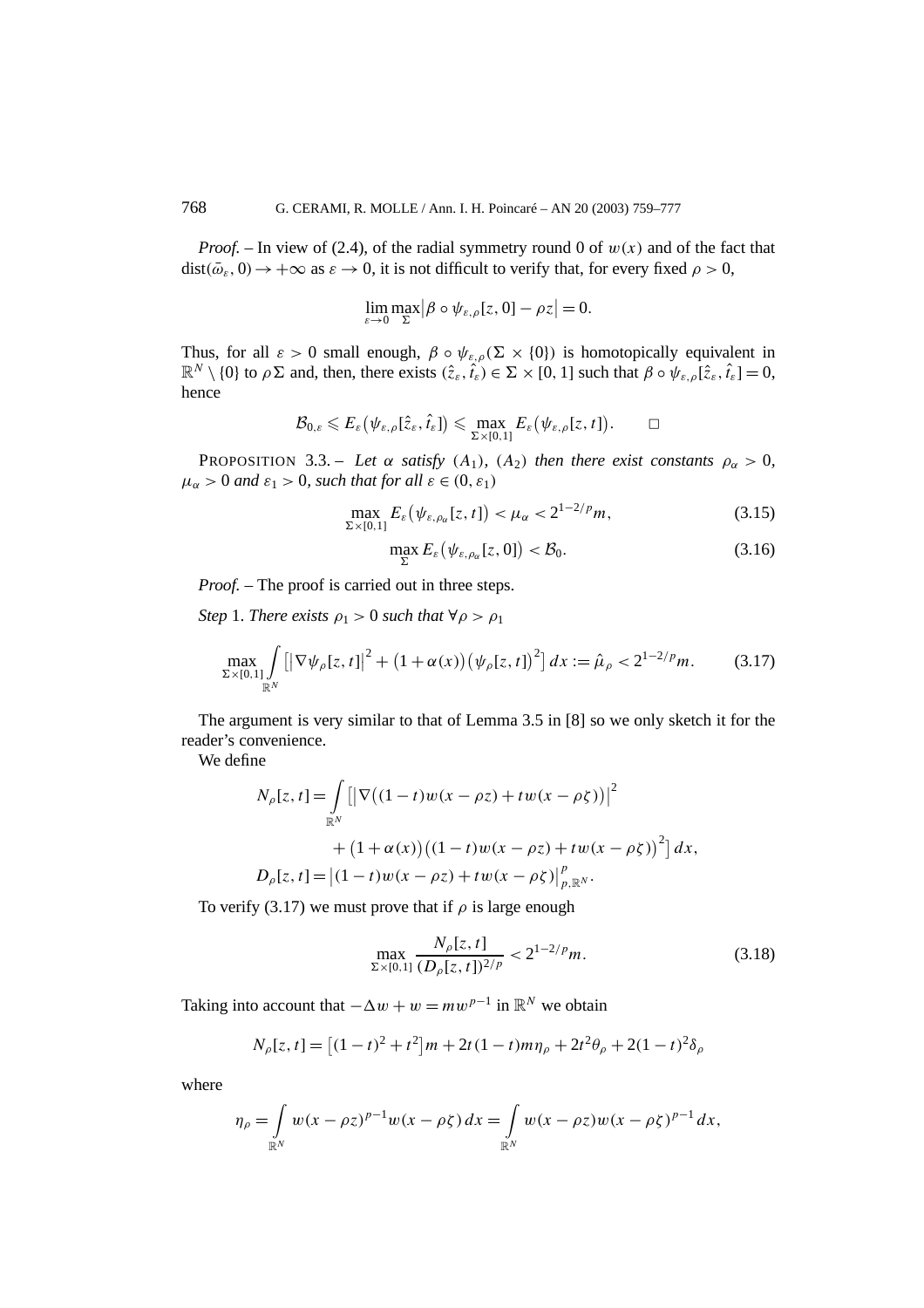G. CERAMI, R. MOLLE / Ann. I. H. Poincaré – AN 20 (2003) 759–777 769

$$
\theta_{\rho} = \int_{\mathbb{R}^N} \alpha(x) |w(x - \rho \zeta)|^2 dx,
$$
  

$$
\delta_{\rho} = \int_{\mathbb{R}^N} \alpha(x) |w(x - \rho z)|^2 dx.
$$

Using Lemma 2.2 of [1],  $(2.4)$  and condition  $(A_2)$  we then deduce

$$
\lim_{\rho \to +\infty} \eta_{\rho} \left[ 2\rho^{\frac{N-1}{2}} e^{2\rho} \right] = C_1 > 0,
$$
  

$$
\lim_{\rho \to +\infty} \theta_{\rho} \left[ \rho^{\frac{N-1}{2}\sigma} e^{2\rho} \right] = C_2 \geq 0,
$$
  

$$
\lim_{\rho \to +\infty} \delta_{\rho} \left[ \rho^{\frac{N-1}{2}\sigma} e^{2\rho} \right] = C_3 \geq 0,
$$

that allow to obtain

$$
N_{\rho}[z, t] = [(1 - t)^{2} + t^{2}]m + 2t(1 - t)m\eta_{\rho} + g(\rho)
$$

with  $g(\rho) = o(\eta_{\rho})$ , because  $\sigma \in (1, 2]$ .

On the other hand, using Lemma 2.7 of [8] we get

$$
D_{\rho}[z,t] \geq [(1-t)^p + t^p] + (p-1)[(1-t)^{p-1}t + t^{p-1}(1-t)]\eta_{\rho}.
$$

Hence

$$
\frac{N_{\rho}[z,t]}{(D_{\rho}[z,t])^{2/p}} \leq \frac{[(1-t)^2+t^2]}{[(1-t)^p+t^p]^{2/p}}m+2\gamma(t)m\eta_{\rho}+o(\eta_{\rho})
$$

where

$$
\gamma(t) = \frac{(1-t)t}{[(1-t)^p + t^p]^{2/p}} \left\{ 1 - \frac{p-1}{p} \frac{(1-t)^2 + t^2}{(1-t)^p + t^p} \left[ (1-t)^{p-2} + t^{p-2} \right] \right\}.
$$

Now *γ*(1/2*)* < 0, so there exists a neighbourhood  $I(1/2)$  such that  $γ(t) < c < 0$  $∀*t* ∈ *I*(1/2)$  and

$$
\max \left\{ \frac{N_{\rho}[z, t]}{(D_{\rho}[z, t])^{2/p}} \, \middle| \, z \in \Sigma, \ t \in I\left(\frac{1}{2}\right) \right\} \n\leq 2^{1-2/p} m + 2cm\eta_{\rho} + o(\eta_{\rho}) < 2^{1-2/p} m
$$
\n(3.19)

for *ρ* large enough. Moreover the relation

$$
\lim_{\rho \to +\infty} \max \left\{ \frac{N_{\rho}[z, t]}{(D_{\rho}[z, t])^{2/p}} \, \middle| \, z \in \Sigma, \ t \in [0, 1] \setminus I(1/2) \right\}
$$
\n
$$
= m \max \left\{ \frac{[(1 - t)^2 + t^2]}{[(1 - t)^p + t^p]^{2/p}} \, \middle| \, t \in [0, 1] \setminus I(1/2) \right\} < 2^{1 - 2/p} m
$$

holds and together with (3.19) gives (3.18) as desired.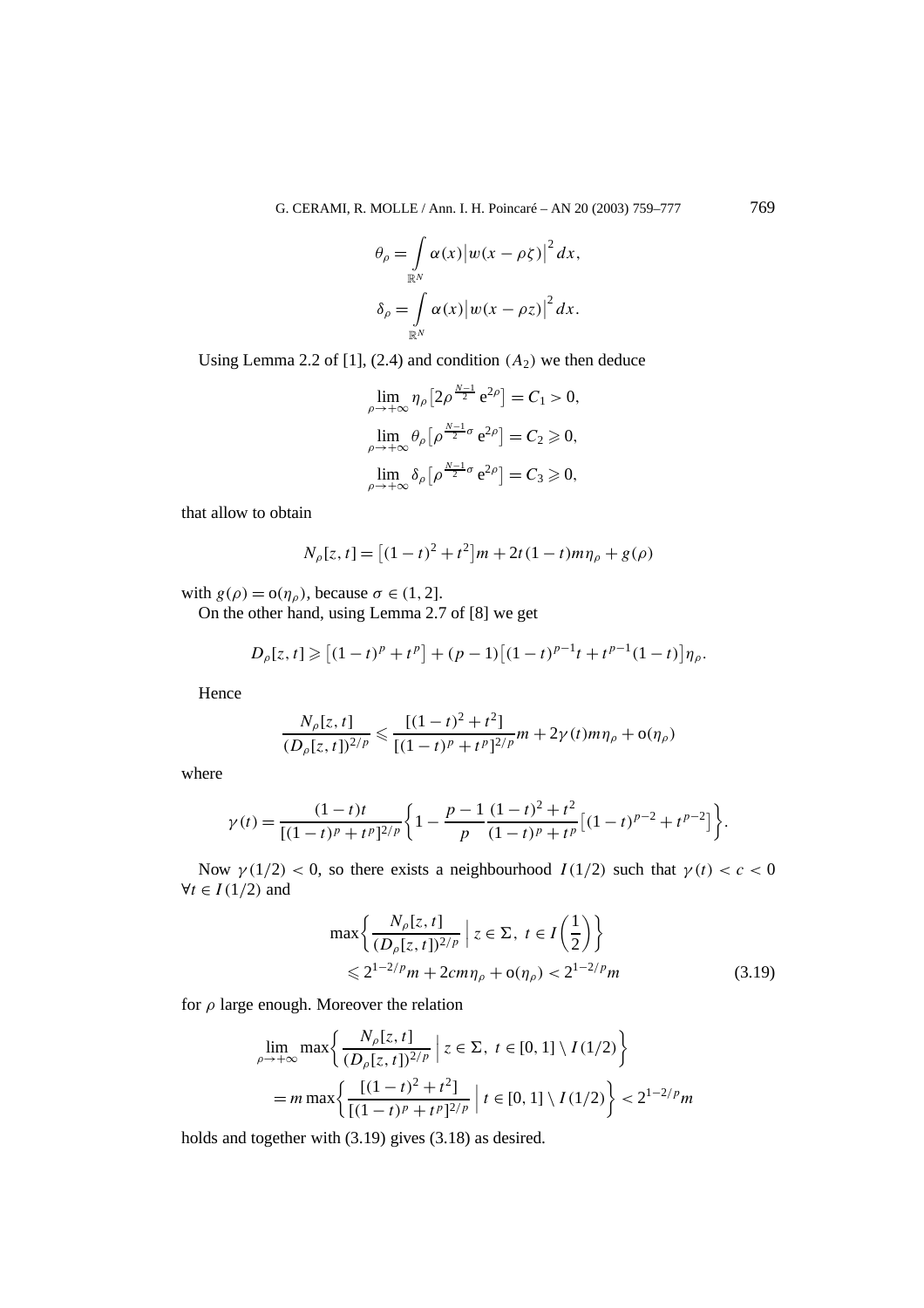*Step* 2. *There exists*  $\hat{\rho} \geq \rho_1$  *such that*  $\forall \rho \geq \hat{\rho}$ 

$$
\max_{\Sigma} \int\limits_{\mathbb{R}^N} \left[ \left| \nabla \psi_{\rho}[z,0] \right|^2 + \left( 1 + \alpha(x) \right) \left( \psi_{\rho}[z,0] \right)^2 \right] dx < \mathcal{B}_0. \tag{3.20}
$$

Since (3.12) holds and

$$
\int_{\mathbb{R}^N} \left[ \left| \nabla \psi_{\rho}[z, 0] \right|^2 + (1 + \alpha(x)) \left( \psi_{\rho}[z, 0] \right)^2 \right] dx
$$
  
\n
$$
= \int_{\mathbb{R}^N} \left[ \left| \nabla w(x - \rho z) \right|^2 + (1 + \alpha(x)) w(x - \rho z)^2 \right] dx
$$
  
\n
$$
= m + \int_{\mathbb{R}^N} \alpha(x) w(x - \rho z)^2 dx,
$$

to prove (3.20) we only need the relation

$$
\lim_{|\xi| \to +\infty} \int_{\mathbb{R}^N} \alpha(x) w(x - \xi)^2 dx = 0
$$

that follows, easily, arguing as in Proposition 2.1 to prove relation (2.10).

*Step* 3. *Let*  $\rho_{\alpha} \geq \hat{\rho}$  *and*  $\mu_{\alpha} \in (\hat{\mu}_{\rho_{\alpha}}, 2^{1-2/p}m)$  *be fixed, then there exists*  $\varepsilon_1 > 0$  *such that* (3.15) *and* (3.16) *hold for all*  $\varepsilon \in (0, \varepsilon_1)$ *.* 

Because of the choice of  $\rho_{\alpha}$ , the inequalities (3.17) and (3.20) hold true when  $\rho = \rho_{\alpha}$ . Then in order to obtain (3.15) and (3.16) it is enough to observe that for all compact set  $K \subset \Sigma \times [0, 1]$ 

$$
\lim_{\varepsilon \to 0} \max_{(z,t) \in K} E_{\varepsilon}(\psi_{\varepsilon,\rho_{\alpha}}[z,t])
$$
\n
$$
= \max_{(z,t) \in K} \int_{\mathbb{R}^N} (|\nabla \psi_{\rho_{\alpha}}[z,t]|^2 + (1 + \alpha(x)) (\psi_{\rho_{\alpha}}[z,t])^2) dx.
$$
\n(3.21)

In fact, let  $\varepsilon_n$  and  $(z_n, t_n) \in K$  be such that  $\lim_{n \to +\infty} \varepsilon_n = 0$  and  $\lim_{n \to +\infty} (z_n, t_n) =$  $(z_0, t_0) \in K$ , then in view of (2.4) and of the fact that dist $(\omega_{\varepsilon_n}, 0) \to +\infty$  it is not difficult to see that

$$
\lim_{n\to+\infty}\psi_{\varepsilon_n,\rho_\alpha}[z_n,t_n]=\psi_{\rho_\alpha}[z_0,t_0]\quad\text{in }H^1(\mathbb{R}^N)
$$

hence

$$
\lim_{n\to+\infty} E_{\varepsilon_n}(\psi_{\varepsilon_n,\rho_\alpha}[z_n,t_n]) = \int\limits_{\mathbb{R}^N} (|\nabla \psi_{\rho_\alpha}[z_0,t_0]|^2 + (1+\alpha(x))(\psi_{\rho_\alpha}[z_0,t_0])^2) dx
$$

so (3.21) and the claim easily follow.  $\Box$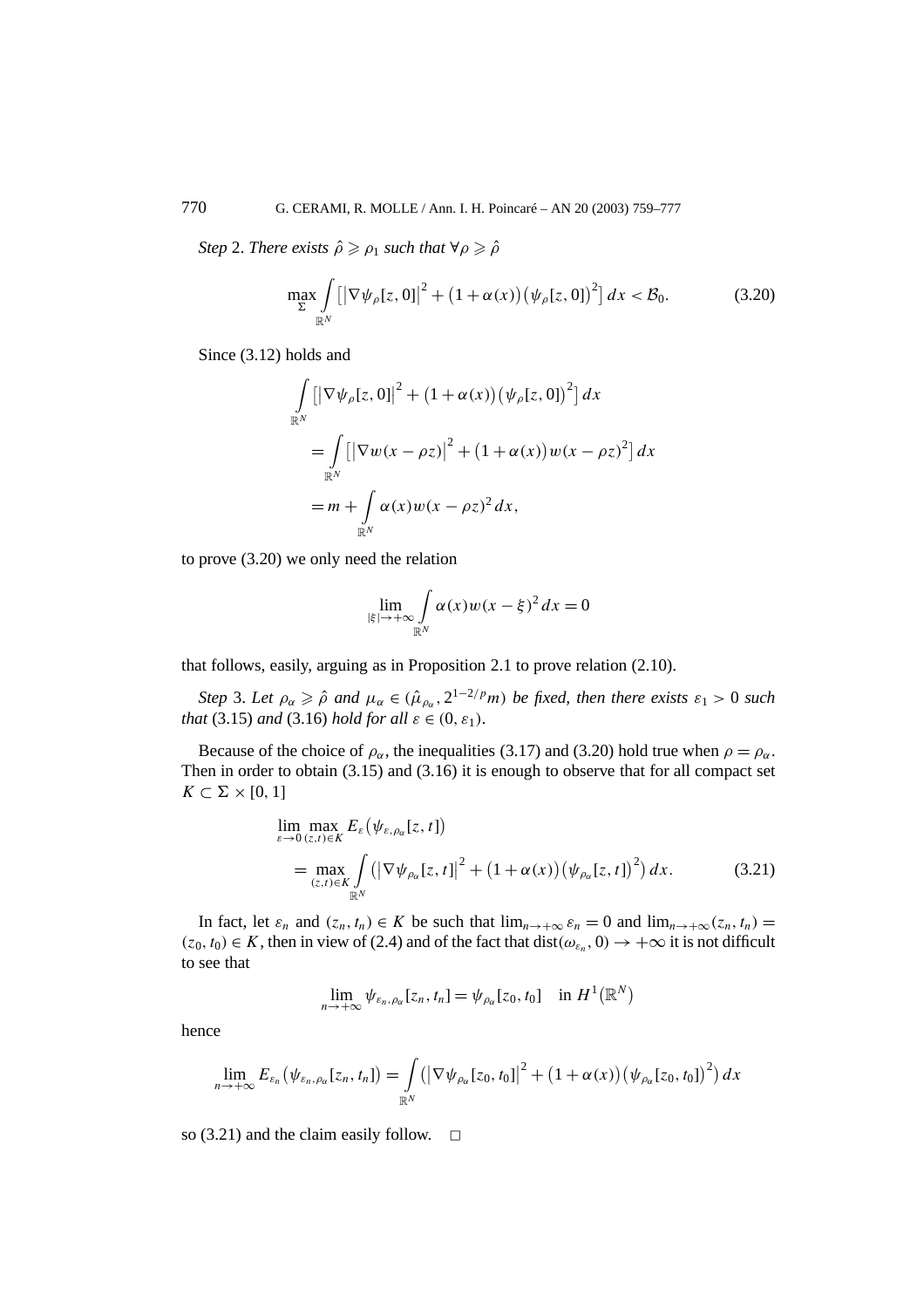PROPOSITION 3.4. – *Let*  $\mathcal{B}_{\bar{x}_s}$  *be as defined in* (3.5)*. Let*  $\alpha$  *satisfy*  $(A_1)$ *. Then there exists a constant*  $C_{\bar{x}} > m$  *such that the relation* 

$$
\mathcal{B}_{\bar{x}_{\varepsilon}} \geqslant \mathcal{C}_{\bar{x}} > m \tag{3.22}
$$

*holds for all*  $\varepsilon > 0$ *.* 

*Proof.* – To prove the claim, we argue by contradiction; so, we assume that a sequence  $(\varepsilon_n)_n$  exists such that  $\mathcal{B}_{\bar{x}_{\varepsilon_n}} \to m$ , as  $n \to +\infty$ . We can also assume  $\varepsilon_n \to 0$ , as  $n \to +\infty$ , otherwise we get a contradiction at once, observing that  $\varepsilon_n \geq \lambda > 0$  for some  $\lambda \in \mathbb{R}$ implies  $\bar{x}_{\varepsilon_n} \in \tilde{\omega}_\lambda := \cup_{\varepsilon \geqslant \lambda} \omega_\varepsilon$  and

$$
\mathcal{B}_{\bar{x}_{\varepsilon_n}} \geqslant \mathcal{C}_{\lambda} := \inf \bigg\{ \int\limits_{\mathbb{R}^N} \left( |\nabla u|^2 + (1 + \alpha(x))u^2 \right) dx \bigg| u \in H^1(\mathbb{R}^N), \ |u|_{p,\mathbb{R}^N} = 1,
$$
  

$$
\beta(u) \in \widetilde{\omega}_{\lambda} \bigg\},
$$

and that, in view of the boundedness of  $\tilde{\omega}_\lambda$ , arguing as in Proposition 3.1, it is not difficult to conclude  $C_\lambda > m$ .

So a sequence of nonnegative functions  $(u_n)_n$ ,  $u_n \in H_0^1(\Omega_{\varepsilon_n})$ , must exist, such that  $E_{\varepsilon_n}(u_n) \to m$ ,  $\varepsilon_n \to 0$  as  $n \to +\infty$ ,  $|u_n|_{p,\Omega_{\varepsilon_n}} = 1$  and  $\beta(u_n) = \bar{x}/\varepsilon_n$ . Hence there exist sequences  $(z_n)_n$  in  $\mathbb{R}^N$  and  $(\varphi_n)_n$  in  $H^1(\mathbb{R}^N)$  such that, up to a subsequence,

$$
u_n(x) = w(x - z_n) + \varphi_n(x) \quad \forall x \in \mathbb{R}^N,
$$
\n(3.23)

and

 $\lim_{n \to +\infty} \varphi_n(x) = 0$  strongly in  $H^1(\mathbb{R}^N)$  and in  $L^p(\mathbb{R}^N)$ .

So by the continuity of  $\beta$ , we infer

$$
\left|\frac{\bar{x}}{\varepsilon_n} - z_n\right| = |\beta(u_n) - z_n| \to 0 \quad \text{as } n \to +\infty
$$

from which the relation

$$
\lim_{n\to+\infty} \text{dist}(\Omega_{\varepsilon_n},z_n)=+\infty
$$

follows. Thus, for any  $R > 0$  and for *n* large enough,  $B(z_n, R) \cap \Omega_{\varepsilon_n} = \emptyset$  that implies

$$
\int\limits_{B(z_n,R)}\big|u_n(x)\big|\,dx=0.
$$

The above relation contradicts the relation

$$
\lim_{n \to +\infty} \int\limits_{B(z_n,R)} |u_n(x)| dx = \int\limits_{B(0,R)} w(x) dx > 0
$$

that follows from the properties of *w* and (3.23).  $\Box$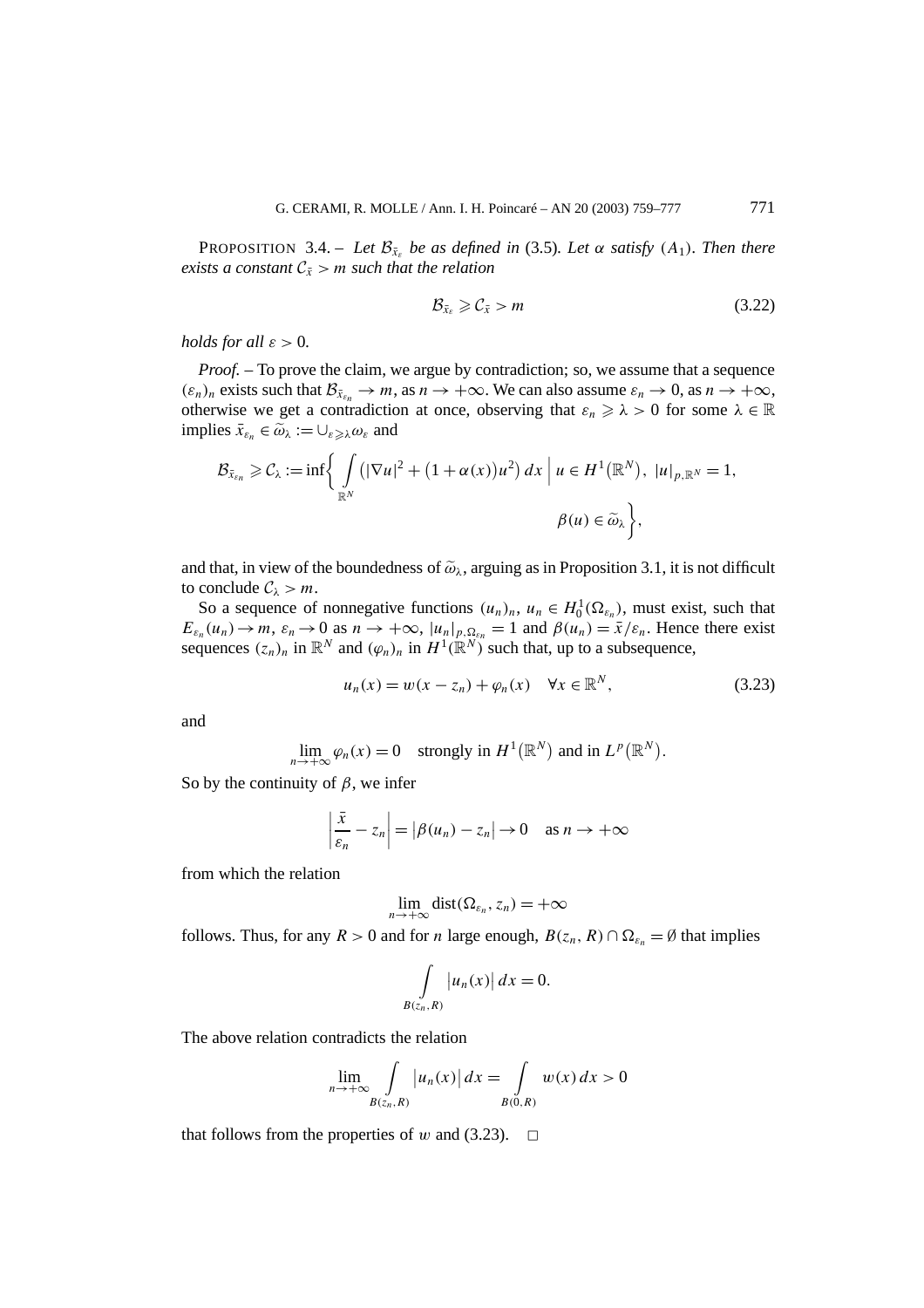PROPOSITION 3.5. – *Let*  $\alpha$  *satisfy*  $(A_1)$ *. Let*  $A_{\varepsilon}$ *,*  $B_0$ *,*  $w_{\varepsilon, z}$ *,*  $C_{\overline{x}}$  *be as defined respectively in* (3.7), (3.3), (3.10) *and in Proposition* 3.4*. Let*  $R \in \mathbb{R}$ *,*  $R > 0$  *be chosen so that*  $\overline{B(0,R)} \subset \Omega$ . Then there exists  $\varepsilon_2 > 0$  such that

$$
m < A_{\varepsilon} \leqslant \max_{|z|=R/2\varepsilon} E_{\varepsilon}(w_{\varepsilon,z}) < \min(\mathcal{B}_0, \mathcal{C}_{\bar{x}})
$$
\n(3.24)

*for all*  $\varepsilon \in (0, \varepsilon_2)$ *.* 

*Proof.* – Clearly, for every fixed  $\varepsilon$ , by the same arguments of Proposition 2.1,  $m < A_{\varepsilon}$ . Let us, now, observe that, in view of  $(2.4)$ , of the radial symmetry of  $w$  and of the fact that dist( $\partial B(0, R/2\varepsilon), \bar{\omega}_s$ )  $\rightarrow +\infty$  as  $\varepsilon \rightarrow 0$ , we have

$$
\lim_{\varepsilon \to 0} \max_{|z| = R/2\varepsilon} ||w_{\varepsilon,z}(x) - w(x - z)||_{\mathbb{R}^N} = 0
$$
\n(3.25)

and

$$
\lim_{\varepsilon \to 0} \max_{|z| = R/2\varepsilon} |\beta(w_{\varepsilon, z}) - z| = 0.
$$
\n(3.26)

(3.25) implies  $\lim_{\varepsilon \to 0} \max_{|z|=R/2\varepsilon} E_{\varepsilon}(w_{\varepsilon,z}) = m$  and this relation, with (3.12) and (3.22), gives the third inequality for small *ε*.

As a consequence of (3.26), for small  $\varepsilon$ , the map

 $z \rightarrow \beta(w_{s,z})$ 

is homotopic to the identity map *i* on  $\partial B(0, R/2\varepsilon)$  by the homotopy

$$
\mathcal{K}(\theta, z) = \theta \beta(w_{\varepsilon, z}) + (1 - \theta)z, \quad 0 \le \theta \le 1,
$$
\n(3.27)

and  $\mathcal{K}(\theta, z) \notin \{0, \bar{x}_{\varepsilon}\}, \forall \theta \in [0, 1] \forall z \in \partial B(0, R/2\varepsilon).$ 

Then there exists  $\tilde{z} \in \partial B(0, R/2\varepsilon)$  such that  $\beta(w_{\varepsilon, \tilde{z}}) \in L_{\varepsilon}$ , hence the relation

$$
\mathcal{A}_{\varepsilon} \leqslant E_{\varepsilon}(w_{\varepsilon,\tilde{z}}) \leqslant \max_{|z|=R/2\varepsilon} E_{\varepsilon}(w_{\varepsilon,z})
$$

gives the second inequality.  $\square$ 

PROPOSITION 3.6. – *Let*  $\alpha$  *satisfy*  $(A_1)$ *. Let*  $B_{0,\beta_c}$  *be as defined in* (3.6)*. Let*  $\mu$  *be a constant such that*  $\mu \in (m, 2^{1-2/p}m)$  *then there exists*  $\varepsilon_{\mu} > 0$  *such that* 

$$
\mathcal{B}_{0,\beta_{\varepsilon}} > \mu \tag{3.28}
$$

*for all*  $\varepsilon \in (0, \varepsilon_{\mu})$ *.* 

*Proof. –* The claim follows from the asymptotic estimate

$$
\lim_{\varepsilon \to 0} \mathcal{B}_{0,\beta\varepsilon} = 2^{1-2/p} m
$$

that can be obtained arguing exactly as in Lemma 3.3 and Remark 3.4 of [15].  $\Box$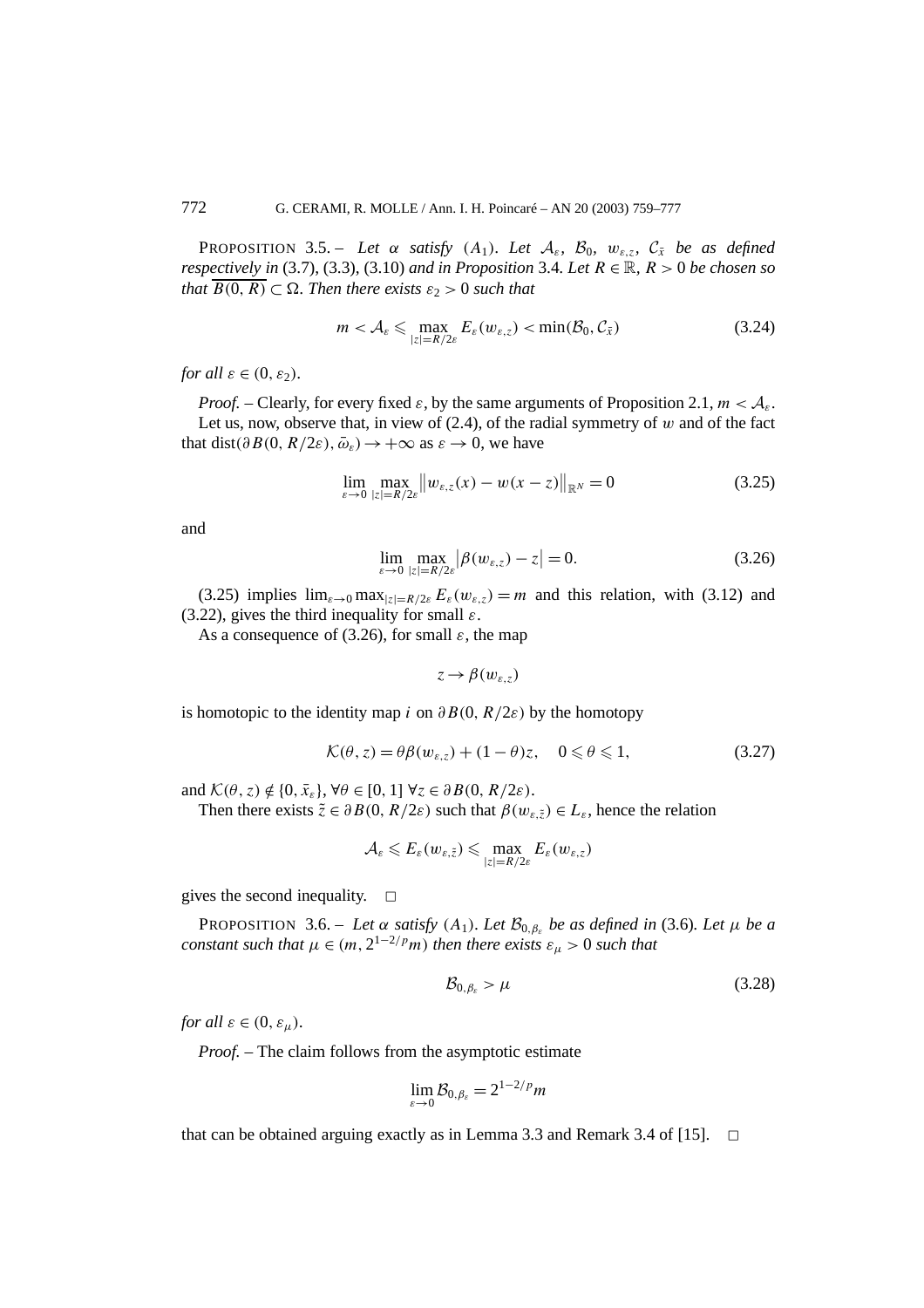LEMMA 3.7. – *Let*  $\Sigma$ *,*  $\psi_{\varepsilon,\rho}$ *,*  $\mathcal{B}_{0,\beta_{\varepsilon}}$  *be as defined respectively in* (3.8), (3.9), (3.6)*. Then for every*  $\varepsilon > 0$  *there exists*  $\hat{\rho}_{\varepsilon} > 0$  *such that for all*  $\rho > \hat{\rho}_{\varepsilon}$ 

$$
\mathcal{B}_{0,\beta_{\varepsilon}} \leqslant \max_{\Sigma \times [0,1]} E_{\varepsilon} \big( \psi_{\varepsilon,\rho}[z,t] \big). \tag{3.29}
$$

*Proof. –* In view of (2.4), of the radial symmetry of *w* and by the definition (3.2) of  $\beta_{\varepsilon}$ , it is not difficult to verify that, for every fixed  $\varepsilon > 0$ ,

$$
\lim_{\rho \to +\infty} \max_{z \in \Sigma} |\beta_{\varepsilon} \circ \psi_{\varepsilon,\rho}[z,0] - \chi(\rho z - \bar{x}_{\varepsilon})| = 0.
$$

Hence, for all  $\rho$  large enough, the set  $\beta_{\varepsilon} \circ \psi_{\varepsilon,\rho}(\Sigma \times \{0\})$  is homotopically equivalent in  $\mathbb{R}^N \setminus \{0\}$  to  $\rho \Sigma$  and, then, there exists  $(\bar{z}_\rho, \bar{t}_\rho) \in \Sigma \times [0, 1]$  such that  $\beta_\varepsilon \circ \psi_{\varepsilon,\rho}(\bar{z}_\rho, \bar{t}_\rho) = 0$ , thus

$$
\mathcal{B}_{0,\beta_{\varepsilon}}\leqslant E_{\varepsilon}\big(\psi_{\varepsilon,\rho}(\bar{z}_{\rho},\bar{t}_{\rho})\big)\leqslant \max_{\Sigma\times[0,1]}E_{\varepsilon}\big(\psi_{\varepsilon,\rho}[z,t]\big).\qquad \Box
$$

PROPOSITION 3.8. – *Let*  $\alpha$  *satisfy*  $(A_1)$  *and let*  $\mu$  *be so that*  $\mu \in (m, 2^{1-2/p}m)$ *. For every*  $\varepsilon > 0$  *there exists*  $\bar{\rho}_{\varepsilon,\mu} > 0$  *such that for all*  $\rho \ge \bar{\rho}_{\varepsilon,\mu}$ 

$$
\max_{\Sigma\times[0,1]} E_{\varepsilon}(\psi_{\varepsilon,\rho}[z,t]) < 2^{1-2/p}m,\tag{3.30}
$$

$$
\max_{\Sigma} E_{\varepsilon}(\psi_{\varepsilon,\rho}[z,0]) < \mu. \tag{3.31}
$$

*Proof.* – The proof is carried out in three steps.

*Step* 1. *For every*  $\varepsilon > 0$  *there exists*  $\bar{\rho}_{\varepsilon,1} > 0$  *such that for all*  $\rho > \bar{\rho}_{\varepsilon,1}$ 

$$
\max_{\Sigma \times [0,1]} \int_{\Omega_{\varepsilon}} \left[ \left| \nabla \psi_{\varepsilon,\rho}[z,t] \right|^2 + \left( \psi_{\varepsilon,\rho}[z,t] \right)^2 \right] dx \leqslant 2^{1-2/p} m. \tag{3.32}
$$

The proof of this step is just Lemma 3.5 in [8].

*Step* 2. *For every*  $\varepsilon > 0$  *there exists*  $\rho_{\varepsilon,2} > \rho_{\varepsilon,1}$  *such that* 

$$
\max_{\Sigma} \int_{\Omega_{\varepsilon}} \left[ \left| \nabla \psi_{\varepsilon,\rho}[z,0] \right|^2 + \left( \psi_{\varepsilon,\rho}[z,0] \right)^2 \right] dx \leq \mu \tag{3.33}
$$

*holds for all*  $\rho > \bar{\rho}_{\varepsilon,2}$ .

By (2.4), the shape of *w* and the choice of  $\phi_{\varepsilon}$  we have

$$
\lim_{|z|\to+\infty} \left\|\phi_{\varepsilon}(x)w(x-z)-w(x-z)\right\|_{\mathbb{R}^N}=0
$$

from which

$$
\lim_{\rho \to \infty} \max_{\Sigma} [\|\psi_{\varepsilon,\rho}[z,0]\|_{\mathbb{R}^N}^2 - \|w(x - \rho z)\|_{\mathbb{R}^N}^2] = 0
$$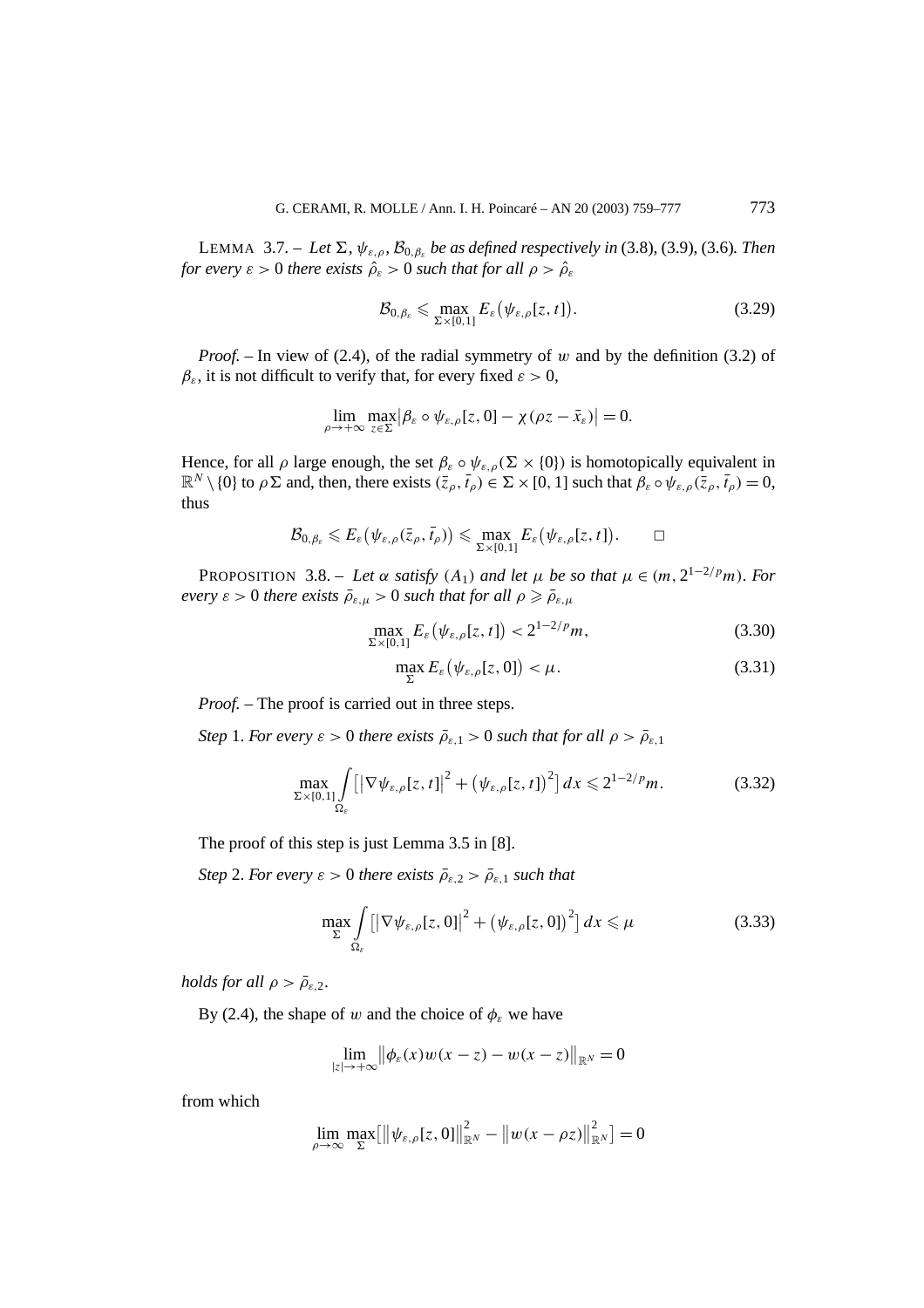that implies

$$
\lim_{\rho\to+\infty}\max_{\Sigma}\int_{\Omega_{\varepsilon}}\left[\left|\nabla\psi_{\varepsilon,\rho}[z,0]\right|^2+\left(\psi_{\varepsilon,\rho}[z,0]\right)^2\right]dx=m.
$$

*Step* 3. *For every*  $\varepsilon > 0$  *there exists*  $\rho_{\varepsilon} > \rho_{\varepsilon,2}$  *such that* (3.30) *and* (3.31) *hold for all*  $\rho > \bar{\rho}_{\varepsilon}$ *.* 

Taking into account that  $|\phi_{\varepsilon}(x)[(1-t)w(x-\rho z)+tw(x-\rho \zeta)]|_{p,\Omega_{\varepsilon}} \geq c > 0$ , arguing as in Proposition 2.1 to prove (2.10) it is not difficult to see that

$$
\lim_{\rho \to +\infty} \max_{\Sigma \times [0,1]} \int_{\Omega_{\varepsilon}} \alpha(x) \big(\psi_{\varepsilon,\rho}[z,t](x)\big)^2 dx = 0.
$$

Hence

$$
\lim_{\rho \to +\infty} \max_{\Sigma \times [0,1]} \bigg[ E_{\varepsilon} \big( \psi_{\varepsilon,\rho}[z,t] \big) - \int\limits_{\Omega_{\varepsilon}} \big[ \big| \nabla \psi_{\varepsilon,\rho}[z,t] \big|^2 + \big( \psi_{\varepsilon,\rho}[z,t] \big)^2 \big] \, dx \bigg] = 0
$$

that, with (3.32) and (3.33), gives (3.30) and (3.31).  $\Box$ 

# **4. Proof of Theorem 1.1**

To prove the theorem we show that, for small  $\varepsilon$ ,  $E_{\varepsilon}$  has on  $M_{\varepsilon}$  three distinct critical values, lying in the energy range  $(m, 2^{1-2/p}m)$ , to which there correspond at least three distinct solutions of *(Pε)*, positive by Lemma 2.3.

In what follows  $\rho_{\alpha}$ ,  $\mu_{\alpha}$  are the constants whose existence is stated in Proposition 3.3, moreover we choose  $\bar{\varepsilon} = \min(\varepsilon_{\rho_{\alpha}}, \varepsilon_1, \varepsilon_2, \varepsilon_{\mu_{\alpha}})$  where  $\varepsilon_1, \varepsilon_2$  are, respectively, the numbers found in Propositions 3.3 and 3.5 and  $\varepsilon_{\rho\alpha}$ ,  $\varepsilon_{\mu\alpha}$  are as stated in Lemma 3.2 and Proposition 3.6.

We remark that, by the results of Section 3, for all  $\varepsilon \in (0, \bar{\varepsilon})$  the following inequalities hold

$$
m < \mathcal{A}_{\varepsilon} \leq \max_{|z|=R/2\varepsilon} E_{\varepsilon}(w_{\varepsilon,z}) < \min(\mathcal{B}_0, \mathcal{C}_{\bar{x}}),
$$
  

$$
\max_{\Sigma} E_{\varepsilon}(\psi_{\varepsilon,\rho_{\alpha}}[z,0]) < \mathcal{B}_0 \leq \mathcal{B}_{0,\varepsilon} \leq \max_{\Sigma \times [0,1]} E_{\varepsilon}(\psi_{\varepsilon,\rho_{\alpha}}[z,t])
$$
  

$$
< \mu_{\alpha} < \mathcal{B}_{0,\beta\varepsilon} < 2^{1-2/p}m.
$$
 (4.1)

and, fixed  $\varepsilon \in (0, \bar{\varepsilon})$ , for all  $\rho > \max(\hat{\rho}_{\varepsilon}, \bar{\rho}_{\varepsilon, \mu_{\alpha}}, \rho_{\alpha})$  ( $\hat{\rho}_{\alpha}$  and  $\bar{\rho}_{\varepsilon, \mu_{\alpha}}$  being the numbers whose existence is stated in Lemma 3.7 and Proposition 3.8, respectively)

$$
\max_{\Sigma} E_{\varepsilon} \big( \psi_{\varepsilon,\rho}[z,0] \big) < \mu_{\alpha} < \mathcal{B}_{0,\beta_{\varepsilon}} \leqslant \max_{\Sigma \times [0,1]} E_{\varepsilon} \big( \psi_{\varepsilon,\rho}[z,t] \big) < 2^{1-2/p} m. \tag{4.2}
$$

We consider a fixed  $\varepsilon \in (0, \bar{\varepsilon})$  and we carry out the proof in three steps: first we prove, in Step 1, the existence of a critical value *c*<sup>1</sup>*,ε* satisfying

$$
\mathcal{A}_{\varepsilon} \leqslant c_{1,\varepsilon} \leqslant \max_{|z|=R/2\varepsilon} E_{\varepsilon}(w_{\varepsilon,z}),
$$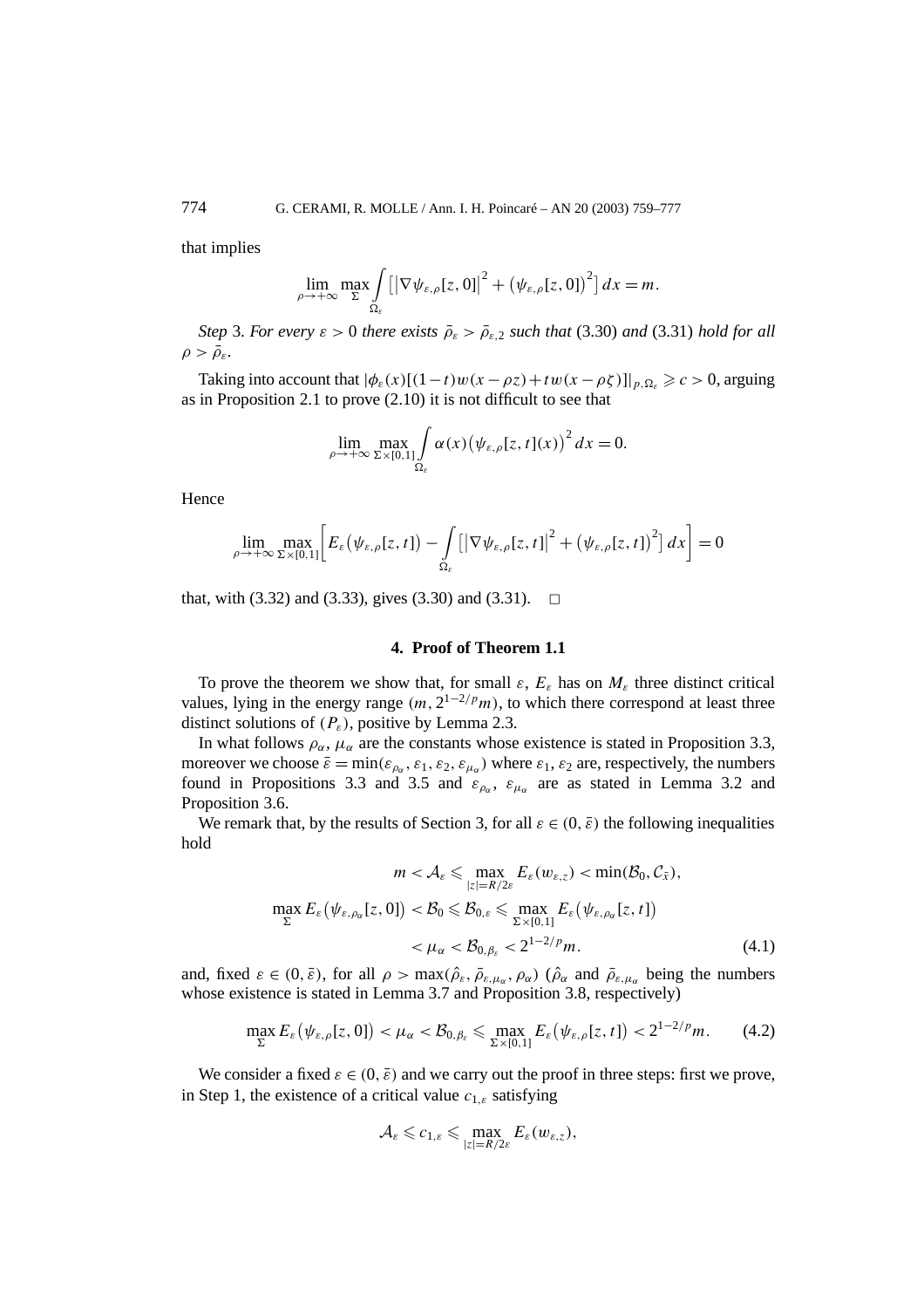then, in Step 2, we show that another critical level  $c_{2,\varepsilon}$  exists so that

$$
\mathcal{B}_{0,\varepsilon} \leqslant c_{2,\varepsilon} \leqslant \max_{\Sigma \times [0,1]} E_{\varepsilon}(\psi_{\varepsilon,\rho_{\alpha}}[z,t]),
$$

finally, in Step 3, we state the existence of a third critical level  $c_{3,\varepsilon} \geq \mathcal{B}_{0,\varepsilon}$ .

The above levels are distinct because, by (4.1), (4.2),

$$
m < c_{1,\varepsilon} < \mathcal{B}_0 \leq c_{2,\varepsilon} < \mu_\alpha < c_{3,\varepsilon} < 2^{1-2/p} m.
$$

Moreover, since, by (3.25),  $\lim_{\varepsilon \to 0} \max_{|z|=R/2\varepsilon} E_{\varepsilon}(w_{\varepsilon,z}) = m$ , and, by Proposition 3.6, the asymptotic estimate  $\lim_{\varepsilon\to 0} \mathcal{B}_{0,\beta_{\varepsilon}} = 2^{1-2/p} m$  holds, using again (4.1), we deduce

$$
\lim_{\varepsilon \to 0} c_{1,\varepsilon} = m, \qquad \lim_{\varepsilon \to 0} c_{2,\varepsilon} \in [\mathcal{B}_0, \mu_\alpha] \subset (m, 2^{1-2/p} m), \qquad \lim_{\varepsilon \to 0} c_{3,\varepsilon} = 2^{1-2/p} m,
$$

that, with  $(2.1)$ , imply  $(1.2)$ – $(1.4)$ .

In what follows, for a given  $\gamma \in \mathbb{R}$ , we set  $E_{\varepsilon}^{\gamma} = \{u \in M_{\varepsilon} \mid E_{\varepsilon}(u) \leq \gamma\}.$ 

*Step* 1. Let us denote by  $S_{R,\varepsilon} = \max_{|z|=R/2\varepsilon} E_{\varepsilon}(w_{\varepsilon,z})$ . We assume, by contradiction, that

$$
\{u\in M_{\varepsilon}\mid \mathcal{A}_{\varepsilon}\leqslant E_{\varepsilon}(u)\leqslant \mathcal{S}_{R,\varepsilon},\ \nabla E_{\varepsilon|M_{\varepsilon}}(u)=0\}=\emptyset.
$$

Since the pair  $(E_{\varepsilon}, M_{\varepsilon})$  satisfies the Palais-Smale condition, using a well known deformation lemma (see f.i. [17]), we find a positive number  $\delta_1 > 0$  and a continuous  $\text{map } \eta : [0, 1] \times E_{\varepsilon}^{\mathcal{S}_{R,\varepsilon}} \to E_{\varepsilon}^{\mathcal{S}_{R,\varepsilon}} \text{ such that}$ 

$$
\eta(0, u) = u, \quad \forall u \in E_{\varepsilon}^{S_{R,\varepsilon}},
$$

$$
\eta(1, E_{\varepsilon}^{S_{R,\varepsilon}}) \subseteq E_{\varepsilon}^{\mathcal{A}_{\varepsilon} - \delta_1}.
$$
(4.3)

Then we define  $\forall \theta \in [0, 1]$  and  $\forall z \in \partial B(0, R/2\varepsilon)$  the continuous map

$$
\mathcal{G}(\theta, z) = \begin{cases} \mathcal{K}(2\theta, z) & 0 \leq \theta \leq 1/2, \\ \beta(\eta(2\theta - 1, w_{\varepsilon, z})) & 1/2 \leq \theta \leq 1, \end{cases}
$$

K being the map defined in (3.27). By the definition of K,  $\mathcal{G}(\theta, z) \notin \{0, \bar{x}_{\varepsilon}\}$   $\forall \theta \in$  $[0, 1/2]$   $\forall z \in \partial B(0, R/2\varepsilon)$ , moreover, by the relations  $(4.1)$   $S_{R,\varepsilon} < \min(\mathcal{B}_0, \mathcal{C}_{\bar{x}}) \leq$  $\min(\mathcal{B}_{0,\varepsilon},\mathcal{B}_{\bar{x}_{\varepsilon}}), \mathcal{G}(\theta,z) \notin \{0,\bar{x}_{\varepsilon}\}$   $\forall \theta \in [1/2,1], \forall z \in \partial B(0,R/2\varepsilon)$ . Hence, taking into account that  $K(0, z) = z \,\forall z \in \partial B(0, R/2\varepsilon)$ , we deduce the existence of  $\hat{z} \in \partial B(0, R/2\varepsilon)$ such that

$$
\mathcal{G}(1,\hat{z}) = \beta \circ \eta(1, w_{\varepsilon,\hat{z}}) \in L_{\varepsilon}.\tag{4.4}
$$

On the other hand by (4.3) and (3.7)

$$
\mathcal{G}(1,\partial B(0,R/2\varepsilon))\cap L_{\varepsilon}=\emptyset,
$$

that contradicts (4.4).

*Step* 2. Set  $\mathcal{Q}_{\rho_{\alpha},\varepsilon} = \max_{\Sigma\times[0,1]} E_{\varepsilon}(\psi_{\varepsilon,\rho_{\alpha}}[z,t])$ . We assume, by contradiction, that

$$
\{u\in M_{\varepsilon}\mid \mathcal{B}_{0,\varepsilon}\leqslant E_{\varepsilon}(u)\leqslant \mathcal{Q}_{\rho_{\alpha},\varepsilon},\ \nabla E_{\varepsilon|M_{\varepsilon}}(u)=0\}=\emptyset,
$$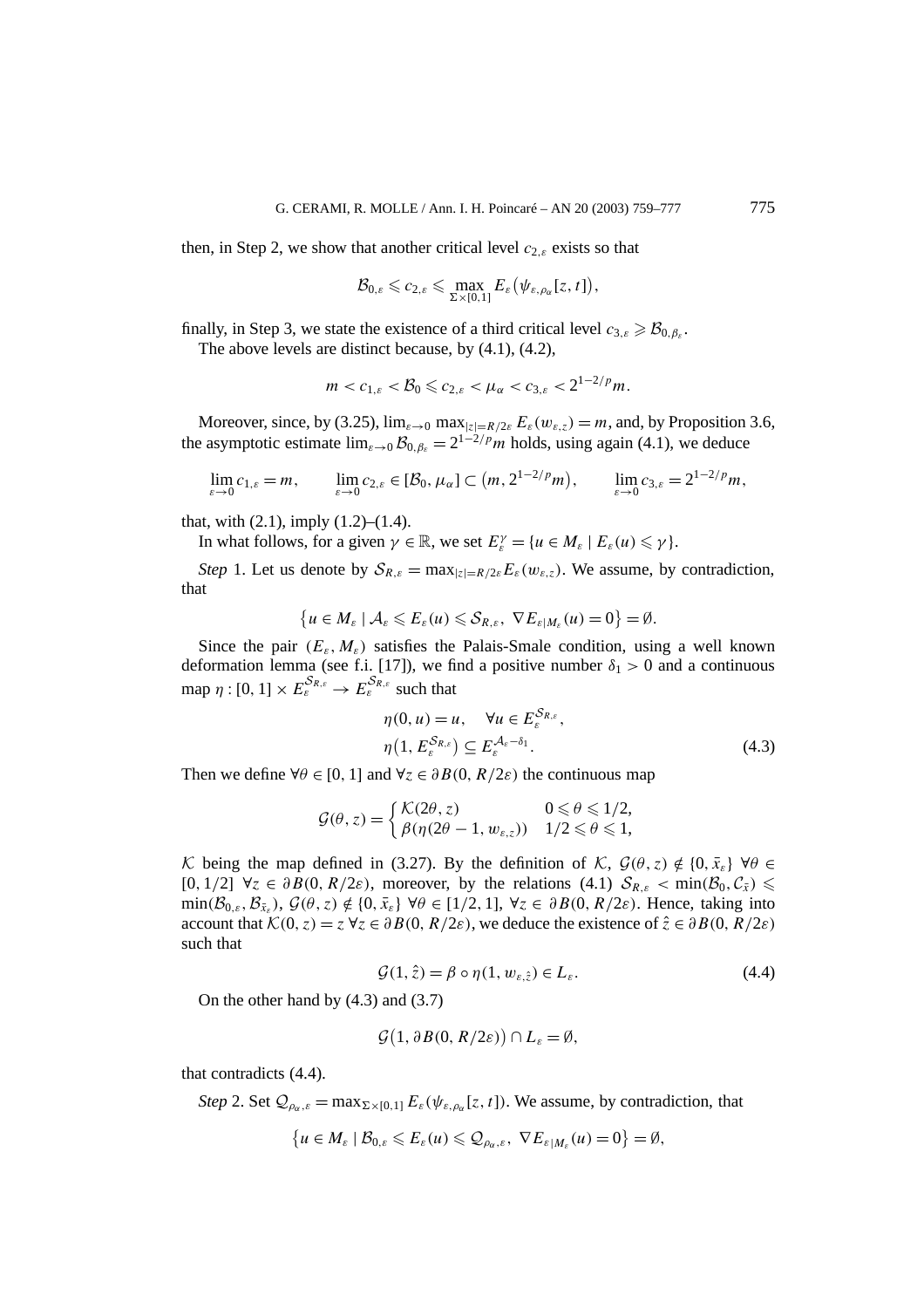then, arguing as in the previous step, we find a number  $\delta_2 > 0$  and a continuous function  $\sigma: E^{\mathcal{Q}_{\rho_\alpha,\varepsilon}}_{\varepsilon} \to E^{\mathcal{B}_{0,\varepsilon}-\delta_2}_{\varepsilon}$  such that

$$
\sigma(u) = u \quad \forall u \in E_{\varepsilon}^{\mathcal{B}_{0,\varepsilon} - \delta_2}, \tag{4.5}
$$

furthermore, by (3.12) and (3.16),  $\delta_2$  can be chosen in such a way that

$$
\max_{\Sigma} E_{\varepsilon} \left( \psi_{\varepsilon, \rho_{\alpha}} [z, 0] \right) < \mathcal{B}_{0, \varepsilon} - \delta_2. \tag{4.6}
$$

Setting

$$
\widetilde{\Sigma} = \frac{\Sigma \times [0,1]}{\sim}
$$

where ∼ identifies the points  $(z, 1)$ , we define a map  $H$  on  $\tilde{\Sigma}$  by

$$
\mathcal{H}[z,t] = \beta(\sigma(\psi_{\varepsilon,\rho_\alpha}[z,t])).
$$

Since  $\varepsilon < \varepsilon_{\rho_{\alpha}}$ , by Lemma 3.2, (4.5) and (4.6), H maps  $\partial \Sigma$  in a set homotopically equivalent to  $\rho_{\alpha} \Sigma$  (and then to  $\Sigma$ ) in  $\mathbb{R}^N \setminus \{0\}$ . Moreover  $\mathcal H$  is continuous, so a point  $(\tilde{z}, \tilde{t}) \in \Sigma$  must exist, for which

$$
0 = \mathcal{H}(\tilde{z}, \tilde{t}) = \beta \big( \sigma \big( \psi_{\varepsilon, \rho_{\alpha}}[\tilde{z}, \tilde{t}] \big) \big).
$$

This is impossible because  $\sigma(\tilde{\Sigma}) \subset \sigma(E_{\varepsilon}^{\mathcal{Q}_{\rho_{\alpha,\varepsilon}}}) \subset E_{\varepsilon}^{\mathcal{B}_{0,\varepsilon}-\delta_2}$  and by (3.4), so we are in contradiction.

*Step* 3. Considering a fixed  $\rho > \max(\hat{\rho}_{\varepsilon}, \bar{\rho}_{\varepsilon, \mu_{\alpha}}, \rho_{\alpha})$ , taking into account (4.2) and using the same argument displayed in Step 2, we deduce, as desired, that

$$
\{u\in M_{\varepsilon}\mid \mathcal{B}_{0,\beta_{\varepsilon}}\leqslant E_{\varepsilon}(u)\leqslant \max_{\Sigma\times[0,1]}E_{\varepsilon}\big(\psi_{\varepsilon,\rho}[z,t]\big),\ \nabla E_{\varepsilon|M_{\varepsilon}}(u)=0\}\neq\emptyset.
$$

#### REFERENCES

- [1] A. Bahri, P.L. Lions, On the existence of a positive solution of semilinear elliptic equations in unbounded domains, Ann. Inst. H. Poincaré Anal. Non Linéaire 14 (3) (1997) 365–413.
- [2] A. Bahri, Y.Y. Li, On a min-max procedure for the existence of a positive solution for certain scalar field equations in  $\mathbb{R}^N$ , Rev. Mat. Iberoamericana 6 (1–2) (1990) 1–15.
- [3] V. Benci, G. Cerami, Positive solutions of some nonlinear elliptic problems in exterior domains, Arch. Rational Mech. Anal. 99 (1987) 283–300.
- [4] V. Benci, G. Cerami, Existence of positive solutions of the equation  $-\Delta u + a(x)u =$ *u*<sup>(*N*+2)/(*N*−2) in ℝ<sup>*N*</sup>, J. Funct. Anal. 88 (1) (1990) 90–117.</sup>
- [5] H. Berestycki, P.L. Lions, Nonlinear scalar fields equations I. Existence of a ground-state, Arch. Rational Mech. Anal. 82 (1983) 313–346.
- [6] G. Cerami, C. Maniscalco, Multiple positive solutions for a singularly perturbed Dirichlet problem in "geometrically trivial" domains, Topol. Methods Nonlin. Anal. 19 (1) (2002) 63–76.